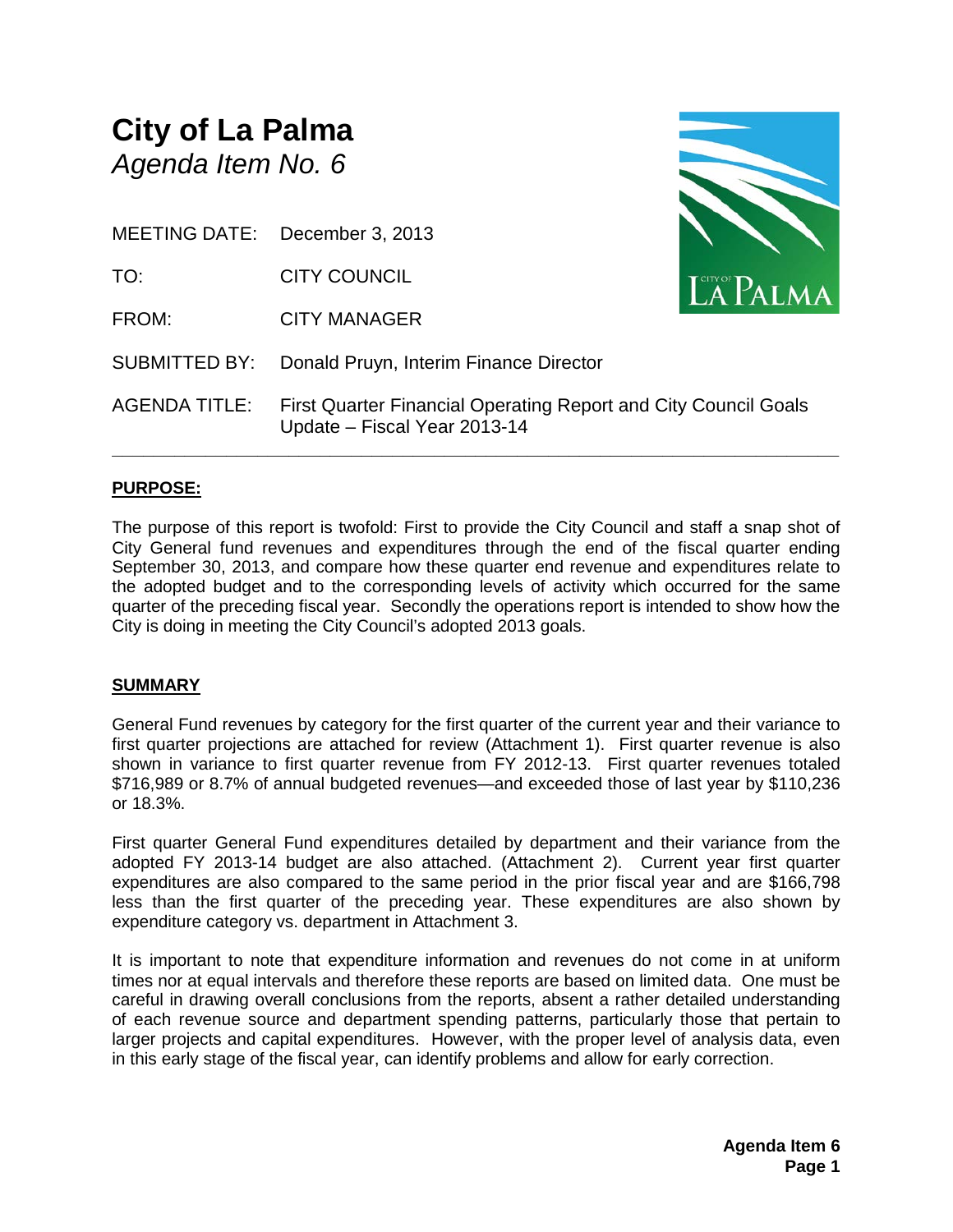#### **BACKGROUND:**

The information below highlights significant factors affecting first quarter revenues and expenditures.

#### *General Fund Revenues*

Although it is very early in the year it appears from first quarter results that revenues for FY 2013-14 will likely exceed budget. Factors that may push revenues higher than budgeted figures are as follows:

- The operative agreement between La Palma and Tesoro appears to be heading toward an annual figure well above the \$250,000 that was budgeted.
- Increased investment earnings resulting from the first quarter diversification of the City's investment portfolio give an indication this revenue source may also exceed projections for the fiscal year.

Three of the City's largest General Fund revenue sources, sales tax, transient occupancy tax and property tax, do not ordinarily generate any significant revenues in the first quarter of the fiscal year. Sales and transient occupancy tax receipts received in the first quarter relate to collection in the prior quarter and are accrued back to that period. The vast majority of property tax receipts are captured in the second and fourth quarters of the year. Due to the timing of these receipts, projected revenue for these sources are \$0 and \$60,000, respectively.

#### *General Fund Expenditures*

Each department continues to monitor spending closely to help insure compliance with the adopted budget. Based upon first quarter results, we appear to be on a path that will see overall General Fund spending come in at or below levels approved in the FY 2013-4 budget. The paragraphs below detail some of areas by department that show significant variances with quarter to date actual expendititures and the reasons therefore:

• Administration

Community Promotion program - Professional Contract Services is at 51.9% as the contract with South East Area Animal Control Authority (SEAACA) requires a semi-annual payment that was due and paid in the first quarter, therefore this variance will not put the actual expenditures over the annual budgeted amount.

• Police Department

Patrol Division - Although the patrol division had spent only 21.5% of its annual budget through the first quarter, Holiday Pay shows an annual budget of \$0 but \$31,018 in expenditures. It is believed that Holiday pay was aggregated with division overtime. If this is the case the expenditures in the Holiday pay account should either be shifted to the full-time overtime account or the budget for Holiday pay should be shifted from full-time overtime to the specific Holiday pay line item. Staff is following up on this item.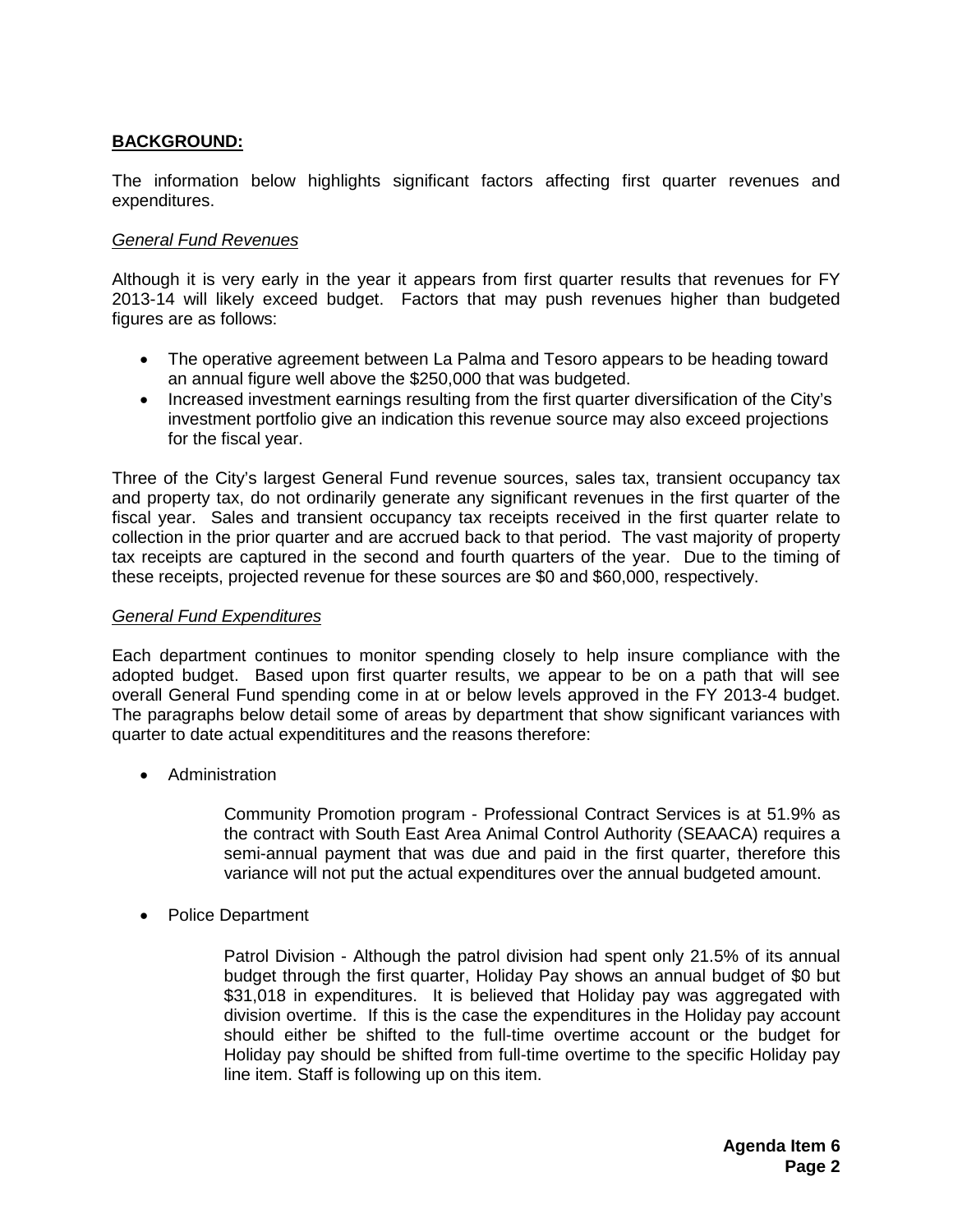Patrol Reserve Division – This division is slightly ahead of the 25% projected usage due to the fact that 31.4% of the budget for part-time salaries is due to summer special events such as Fourth of July activities. Employee Benefits is significantly over budget due to a budgeting error. The amount budgeted for Employee Benefits is \$1,400 and should have been \$2,800. This minor error should be addressed at the mid-year budget review process. Police Range is 48.7% expended at the end of the quarter which is attributable to bulk purchases and rental fees paid early in the fiscal year.

Records and Communications Division - This division is running slightly ahead of its budget at 30.9% primarily due to use of overtime pay; part-time salaries; and contract Computer support services (1/2 year of West Covina services, which are being replaced by the Spillman project). The overage in the Computer support account is due to the combination of a journal entry error in the amount of \$43,000 and a mistake in the budgeting. A budget adjustment will be necessary to fund \$23,000 in order to pay for additional services from West Covina that were left out of the original budget. The variances described above are attributed to the implementation of the Spillman automated dispatching and records management system. The Holiday pay issue also exists in the Records and Communication Division in the amount of \$4,183 with the same remedies available.

• Community Services Department

Lighting and Landscape Parks - First quarter expenditures for this division were 30.4% which is due to expenditures in overtime and property leases. Expenditure activity in Overtime is due to seasonal requirements of Park landscape maintenance. Property leases are a onetime expense that occurs during the first quarter of the year. The small annual overage in the property lease account should be compensated for by less than budgeted spending in other divisional accounts.

Youth Development and Family Services - First quarter expenditures for this division were 33.5 % of adopted budget. Accounts responsible for this variance are part-time salaries; supplemental compensation; and special supplies. The variances were due to a combination of heavy summer activity as well as timing of the Tiny Tot program.

• Community Development

Building and Safety - First quarter expenditures for the Building and Safety Division were 92% of adopted budget. This high variance is due to the recording of an encumbrance through the first quarter issuance of a purchase order in the amount \$92,386.92. At this time it appears that year end spending will match up exactly with the annual budget for this division.

Planning - First quarter expenditures for the Planning Division were 66.1% of adopted annual budget. This variance in expenditure is the result of activity in professional contract services and mileage reimbursement/auto allowance. In the first quarter a purchase order was issued for professional contract services in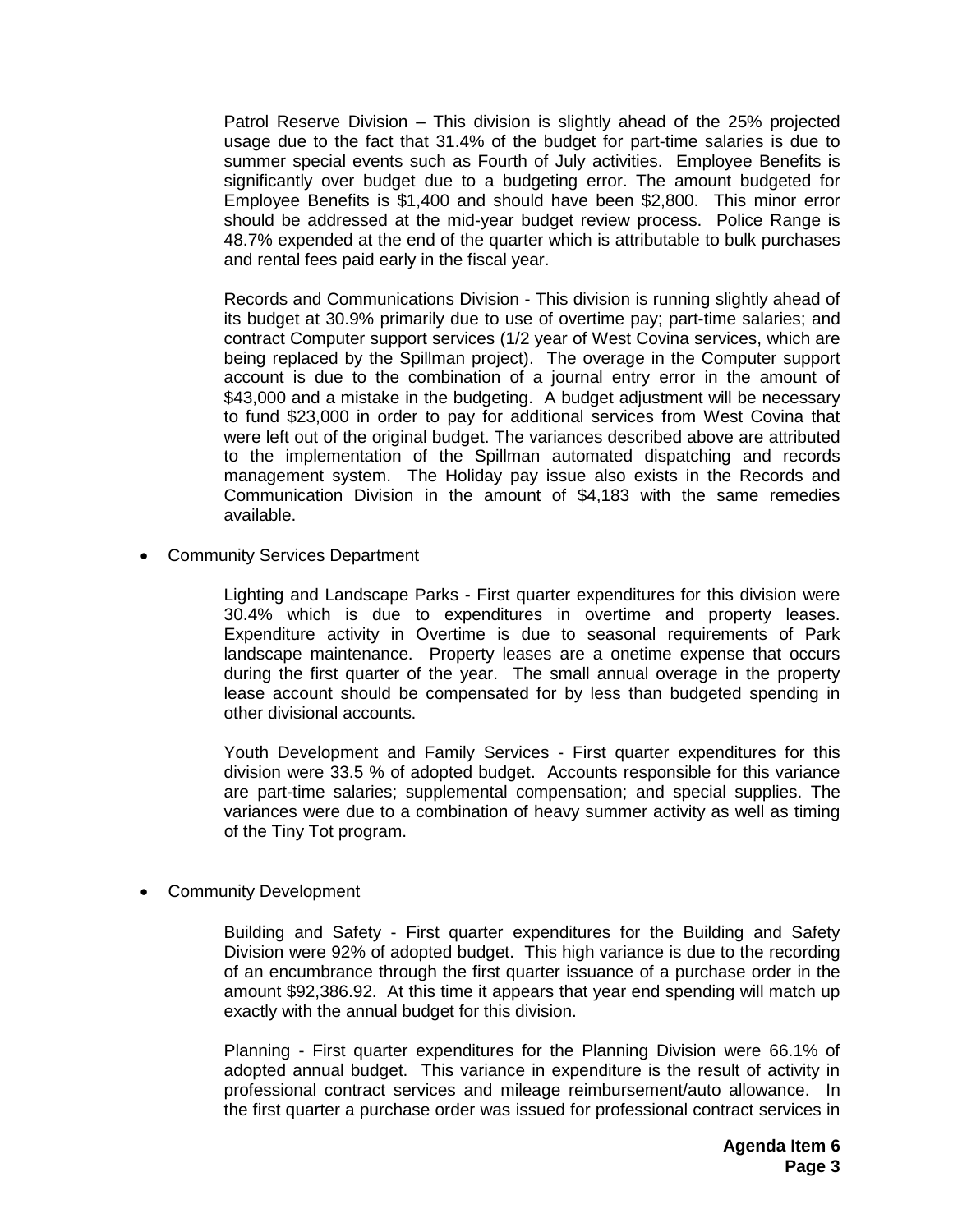the amount of \$117,800 against the budgeted amount of \$92,800. The variance in this account is due to the fact that \$25,000 of the purchase order should have been apportioned to the AQMD fund. Since 25,000 of applicable contract billings will be charged to the AQMD fund, the General Fund account will not exceed the current budgeted amount. The amount charged to the mileage reimbursement account is a onetime expenditure.

Code and Parking Enforcement - First quarter expenditures for the Code/Parking enforcement division were 38.2% of the adopted budget. The account responsible for this variance is Professional Contract Services Account. An encumbrance against this account was recorded by purchase order, which has a remaining value of \$26,748.75. If the full amount of the encumbrance is actually spent the account will be overspent by \$23,238. This potential overage will need to be dealt with during the mid-year budget review process.

#### *Goals Update*

Attachment 4 to this report provides a quarterly goals update, which lists the approved 2013 City Council goal(s); the corresponding quarterly progress toward meeting those goals, and the next step(s) to be undertaken in meeting the corresponding goal(s). Some of the highlights of the quarter include:

- Completion of the internal service fund allocation review for the vehicle maintenance fund
- Approval of a new City Attorney contract
- Implementation of new investment policy and administrator
- Adoption of Long Range Property Management Plan for the Hub space
- Approval of Deposit Agreement for the development of billboard(s) on Hwy. 91
- Held special events including National Night Out, Summer Concerts, Run for Fun and Civic Expo
- Conducted employee survey

Attachment 5 to this report provides performance indicators prepared by each City department. These reports list significant performance measures along with corresponding target performance levels; vision values; City Council approved goals; and quarterly progress toward goal attainment. More performance detail is attached for the Community Services and Community Development Departments as Attachments 6 and 7. Some performance highlights include:

- Maintain police response time to priority 1 calls of less than 3 minutes (2:40)
- 100% of plan checks completed within 7 days
- Increased credit card transactions for utility bills by over 30%
- Increased water safety and fitness participation by 16%

#### **FISCAL IMPACT**

Continuing focus on resource enhancement and cost containment has and will continue to positively impact the City's financial condition. However, since the FY 2013-14 Budget included a number of significant changes for both revenues and expenditures, continued evaluation of actuals is particularly important and will aid in developing next year's budget.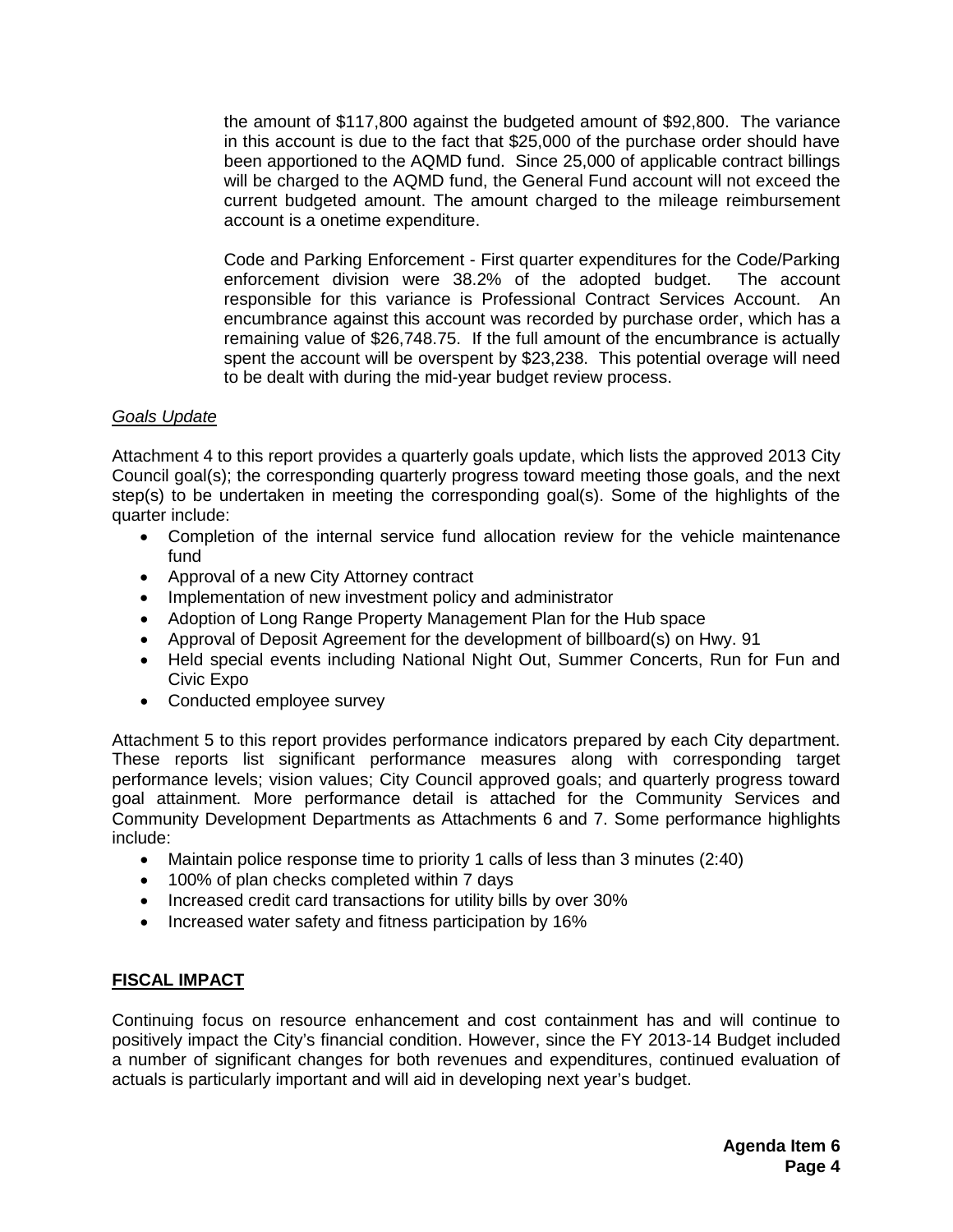#### **RECOMMENDED ACTION:**

It is recommended that the City Council receive and file the report.

#### **APPROVED:**

**Finance** 

City Manager

| Attachments: | 1. | <b>General Fund Revenue Summary</b>            |
|--------------|----|------------------------------------------------|
|              | 2. | General Fund Expenditure by Department Summary |
|              | З. | General Fund Expenditure by Category Summary   |
|              | 4. | <b>First Quarter Goals Report</b>              |
|              | 5. | Departmental Performance Measures              |
|              |    |                                                |

- 6. Community Services Summary Quarterly Report
- 7. Community Development Summary Quarterly Report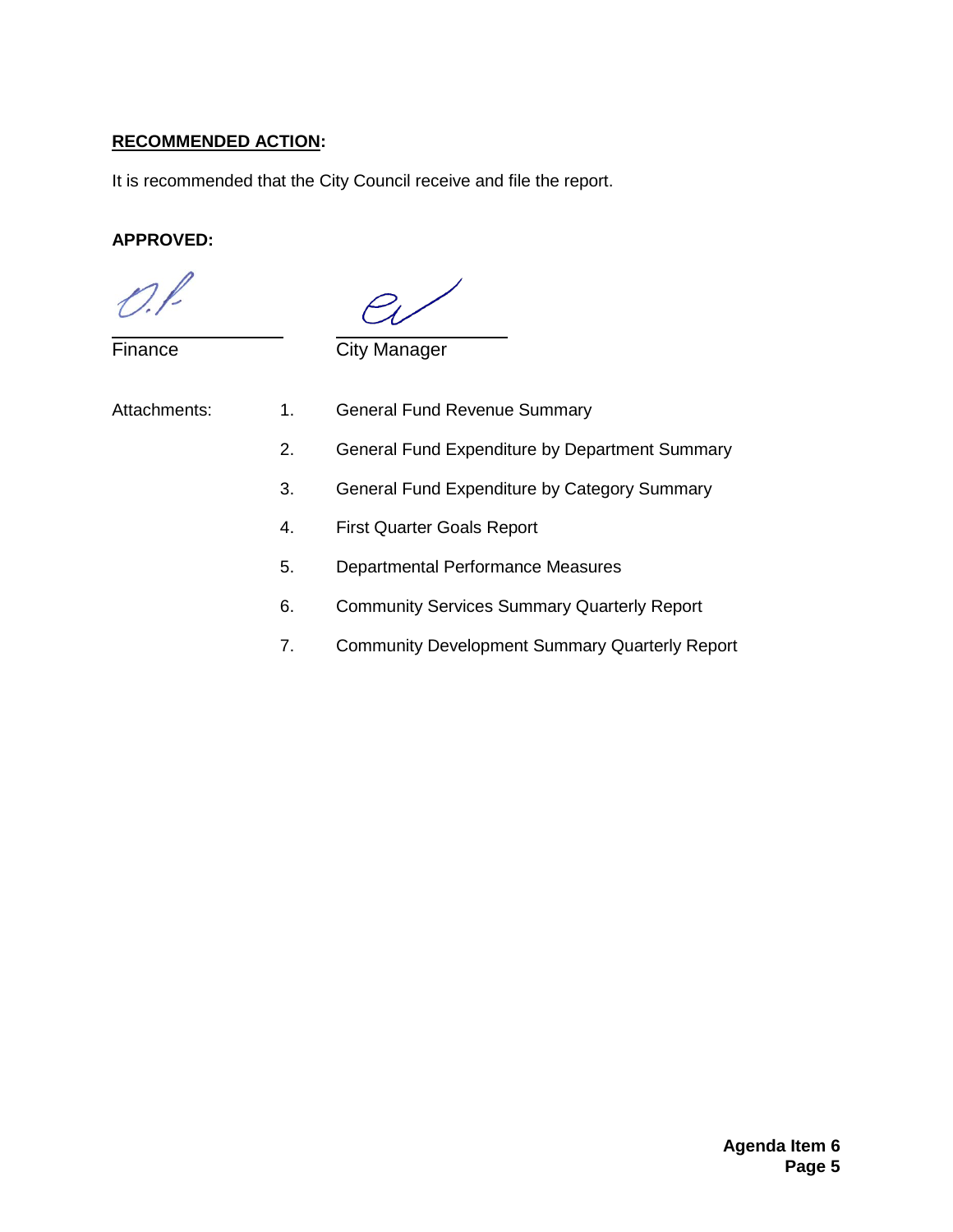#### **FIRST QUARTER FINANCIAL REPORT GENERAL FUND REVENUES FISCAL YEAR QUARTER ENDING SEPTEMBER 30, 2013**

| <b>Revenue Type</b>          | FY 2013-14<br><b>Annual Adopted</b><br><b>Budget</b> |           | FY 2013-14<br><b>Actual Revenue</b><br>(First Quarter) |                          | FY 2013-14 First<br><b>Quarter Projected</b><br>Actual | <b>Variance First</b><br><b>Quarter Actual to</b><br>projected Revenue |      | Year-to-Date<br><b>Actuals Through</b><br>09/30/2013 |    | Prior Year-to-<br>Date Actuals<br><b>Through</b><br>09/30/2012 |      | <b>Variance (First</b><br>Quarter) 2014<br>vs. 2013 |      |           |
|------------------------------|------------------------------------------------------|-----------|--------------------------------------------------------|--------------------------|--------------------------------------------------------|------------------------------------------------------------------------|------|------------------------------------------------------|----|----------------------------------------------------------------|------|-----------------------------------------------------|------|-----------|
| Property Tax \$              |                                                      | 3,118,000 | \$                                                     | 59,982                   | - \$                                                   | 60,000 \$                                                              |      | (18)                                                 | \$ | 59,982                                                         | -S   | 52,058                                              | - \$ | 7,924     |
| Sales Tax \$                 |                                                      | 1,780,000 | - \$                                                   |                          | \$                                                     | ۰.                                                                     | S    |                                                      | S  |                                                                |      | $\overline{\phantom{0}}$                            | S    |           |
| Utility Users Tax \$         |                                                      | 1,150,000 | \$.                                                    | 200,974                  | -S                                                     | 287,500                                                                | - \$ | (86, 526)                                            | \$ | 200.974                                                        | S.   | 157,813                                             | -SS  | 43,161    |
| Franchise Fees \$            |                                                      | 370,000   | - \$                                                   | 9,418                    | - \$                                                   | 92,500                                                                 | - \$ | (83,082)                                             | \$ | 9,418                                                          | - S  | 9,006                                               | -SS  | 411       |
| Transient Occupancy Tax \$   |                                                      | 235,000   | - \$                                                   | $\overline{\phantom{0}}$ | \$.                                                    | ۰.                                                                     | S.   |                                                      |    |                                                                | \$.  | $\overline{\phantom{0}}$                            | £.   |           |
| Business Licenses \$         |                                                      | 155,000   | - \$                                                   | 81,467                   | -S                                                     | 38,750                                                                 | S    | 42,717                                               | \$ | 81,467                                                         | \$.  | 86,576                                              | S    | (5, 108)  |
| Permits \$                   |                                                      | 73,600    | - \$                                                   | 32,624                   | -S                                                     | 18,400                                                                 | \$.  | 14,224                                               | \$ | 32,624                                                         | \$.  | 12,705                                              | - \$ | 19,919    |
| Intergovernmental \$         |                                                      | 16,000    | - \$                                                   | (5,232)                  | - \$                                                   | 4,000                                                                  | S    | (9,232)                                              | \$ | (5,232)                                                        | - \$ | 16,214                                              | - \$ | (21, 446) |
| Charges for Services \$      |                                                      | 508,600   | \$.                                                    | 203,164                  | -S                                                     | 127,150                                                                | \$.  | 76,014                                               | \$ | 203,164                                                        | S    | 157,791                                             | -SS  | 45,374    |
| Fines and Forfeitures \$     |                                                      | 161,000   | -S                                                     | 30,306                   | -S                                                     | 40,250                                                                 | S    | (9,944)                                              | \$ | 30.306                                                         | \$.  | 21,735                                              | -SS  | 8,571     |
| Use of Money and Property \$ |                                                      | 225,800   | -S                                                     | 13,295                   | -S                                                     | 56,450                                                                 | - \$ | (43, 155)                                            | \$ | 13.295                                                         | \$.  | 10,754                                              | -SS  | 2,541     |
| Other Revenue \$             |                                                      | 125,800   | -S                                                     | 20,217                   | ß.                                                     | 31,450                                                                 | - \$ | (11,233)                                             | \$ | 20.217                                                         | \$.  | 10,626                                              | -S   | 9,591     |
| Interfund Transfers \$       |                                                      | 283,100   | -S                                                     | 70,774                   | -S                                                     | 70,775                                                                 | - \$ |                                                      |    | 70,774                                                         | - S  | 70,775                                              | -S   |           |
| <b>Total Revenues</b>        |                                                      | 8,201,900 |                                                        | 716,989                  | S                                                      | 827,225                                                                |      | (110, 236)                                           |    | 716,989                                                        | S    | 606,053                                             |      | 110,936   |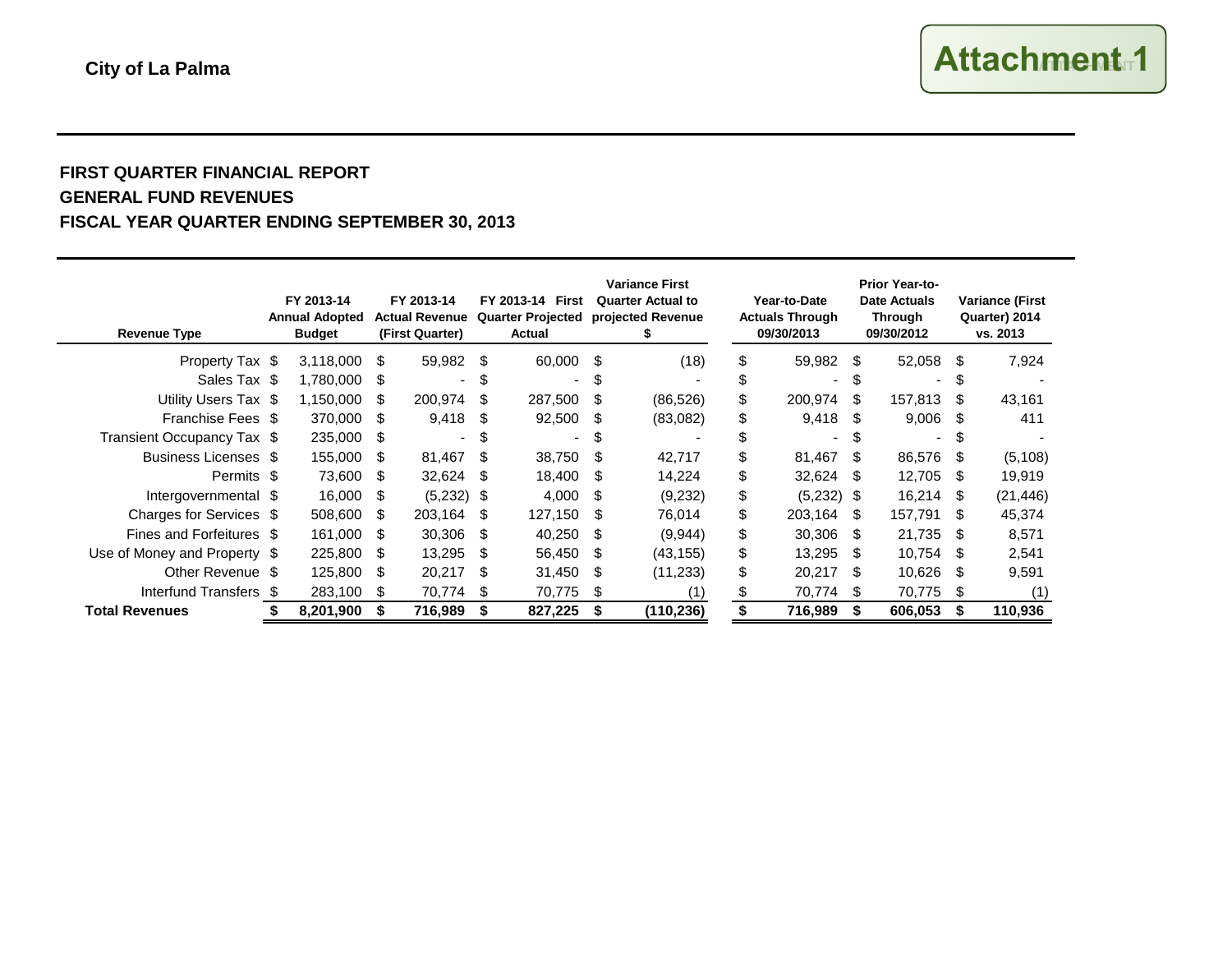#### **FIRST QUARTER FINANCIAL REPORT GENERAL FUND EXPENDITURES, BY DEPARTMENT FISCAL YEAR QUARTER ENDING SEPTEMBER 30, 2013**

| <b>Departmnet</b>            | FY 2013-14<br><b>Adopted Budget</b> | FY 2013-14<br>Actual<br><b>Expenditures</b><br>(1st Qtr) | FY 2013-14<br>Projected<br><b>Expenditures</b><br>(1st Qtr) | <b>Variance</b><br>Projected<br>Budget vs.<br><b>Actual \$</b> | Variance<br>Projected<br>Budget vs.<br><b>Actual %</b> | <b>Prior Year</b><br><b>Actuals</b><br><b>Through</b><br>09/30/2012 | Variance 2014<br><b>Actuals vs. FY</b><br>2013 Actuals Over<br>/ (Under) |
|------------------------------|-------------------------------------|----------------------------------------------------------|-------------------------------------------------------------|----------------------------------------------------------------|--------------------------------------------------------|---------------------------------------------------------------------|--------------------------------------------------------------------------|
| Administration/Finance       | 1,436,430                           | 313,803                                                  | 359,108                                                     | $-45,305$                                                      | $-12.6%$                                               | 284.420 \$                                                          | 29,383                                                                   |
| <b>Community Development</b> | 490.510                             | 60,000                                                   | 122,628                                                     | $-62,627$                                                      | $-51.1%$                                               | 86,537 \$                                                           | (26, 537)                                                                |
| Police                       | 4,901,005                           | 1,017,121                                                | 1,225,251                                                   | $-208,130$                                                     | $-17.0\%$                                              | 1,091,290 \$                                                        | (74, 169)                                                                |
| Financing Uses/Transfers Out | 400.000                             | $\Omega$                                                 | 100,000                                                     | $-100,000$                                                     | $-100.0\%$                                             |                                                                     | 0 \$                                                                     |
| <b>Community Services</b>    | 1,788,600                           | 388,592                                                  | 447,150                                                     | $-58,558$                                                      | $-13.1%$                                               | 484,067 \$                                                          | (95, 475)                                                                |
| Total                        | 9,016,545                           | 1,779,516                                                | 2,254,136<br>- \$                                           | (474, 620)                                                     | $-21.1%$                                               | 1,946,314                                                           | (166, 798)                                                               |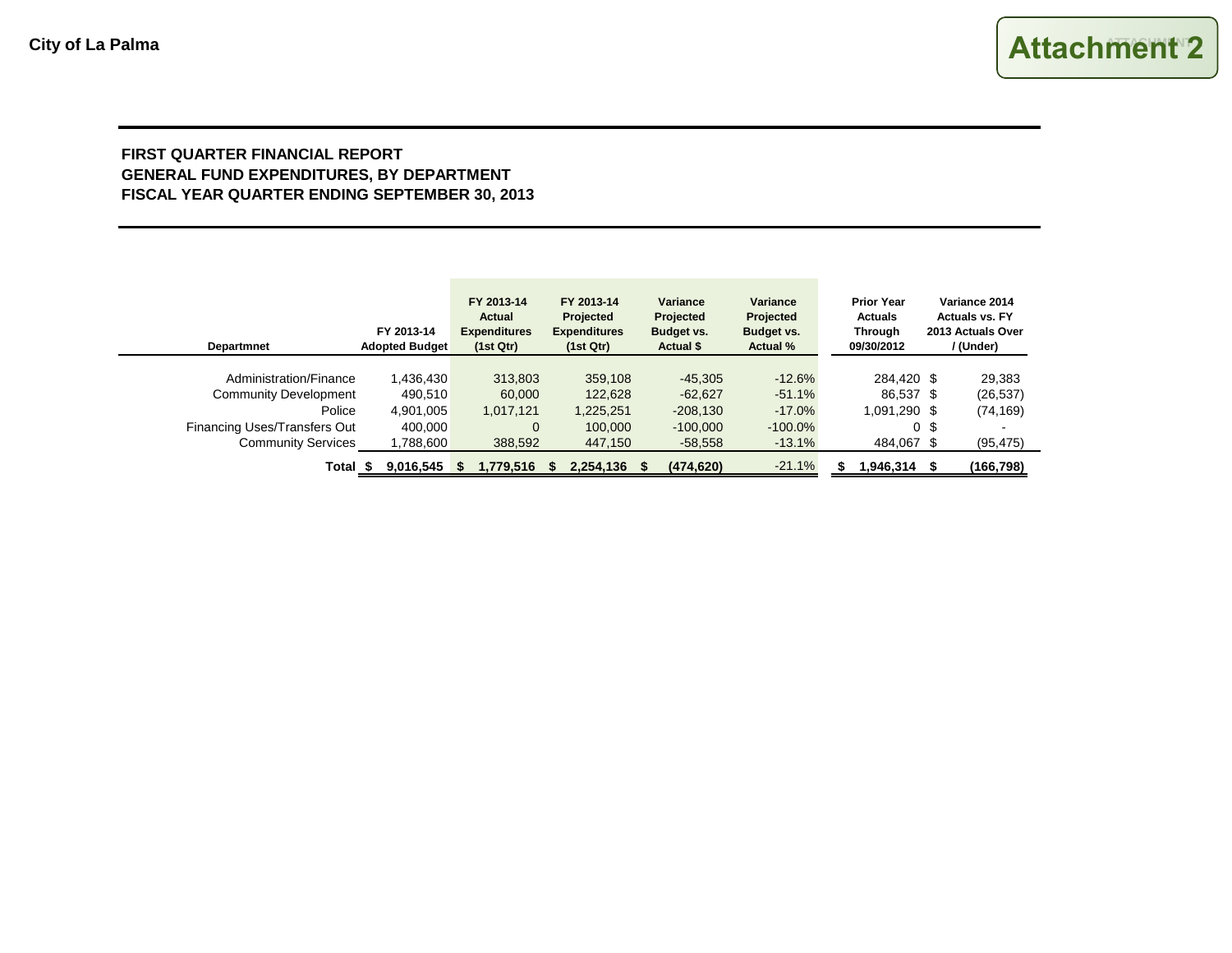#### **FIRST QUARTER FINANCIAL REPORT GENERAL FUND EXPENDITURES - BY CATEGORY FISCAL YEAR QUARTER ENDING SEPTEMBER 30, 2013**

|                                     | FY 2013-14    |        | FY 2013-14               | FY 2013-14           | Variance    | Variance      | Prior Year-to-           |      |                   |
|-------------------------------------|---------------|--------|--------------------------|----------------------|-------------|---------------|--------------------------|------|-------------------|
|                                     | Annual        | Actual |                          | <b>First Quarter</b> | Actual vs   | Actual vs.    | Date Actuals             |      | Variance (First   |
|                                     | Adopted       |        | Expenditures             | Projected            | Projected   | Projected     | Through                  |      | Quarter) 2014 vs. |
| <b>Expenditure Type</b>             | <b>Budget</b> |        | (First Quarter)          | Actual               | Budget \$   | Budget %      | 09/30/12                 | 2013 |                   |
| <b>Personnel Services</b>           | \$6,285,300   |        | \$1,327,517              | \$1,571,325          | $-5243,808$ | $-15.5%$      | \$1,408,024              |      | $-$80,507$        |
| <b>Maintenance and Operations</b>   | \$2,319,945   |        | \$451,999                | \$579,986            | $-$127,987$ | $-22.1%$      | \$538,288                |      | $-586,289$        |
| <b>Transfers Out/Financing Uses</b> | $$400,000$ \$ |        | $\overline{\phantom{0}}$ | 100,000              | $-$100,000$ |               | $\overline{\phantom{a}}$ |      |                   |
| <b>Capital Outlay/Improvements</b>  | $$11,300$ \$  |        |                          | \$2,825              | $-52,825$   | $-100.0\%$ \$ | $\overline{\phantom{0}}$ |      |                   |
| <b>Total Expenditures</b>           | \$9,016,545   |        | \$1,779,516              | \$2,254,136          | $-5474,620$ | $-21.1%$      | \$1,946,314              |      | $-$166,796$       |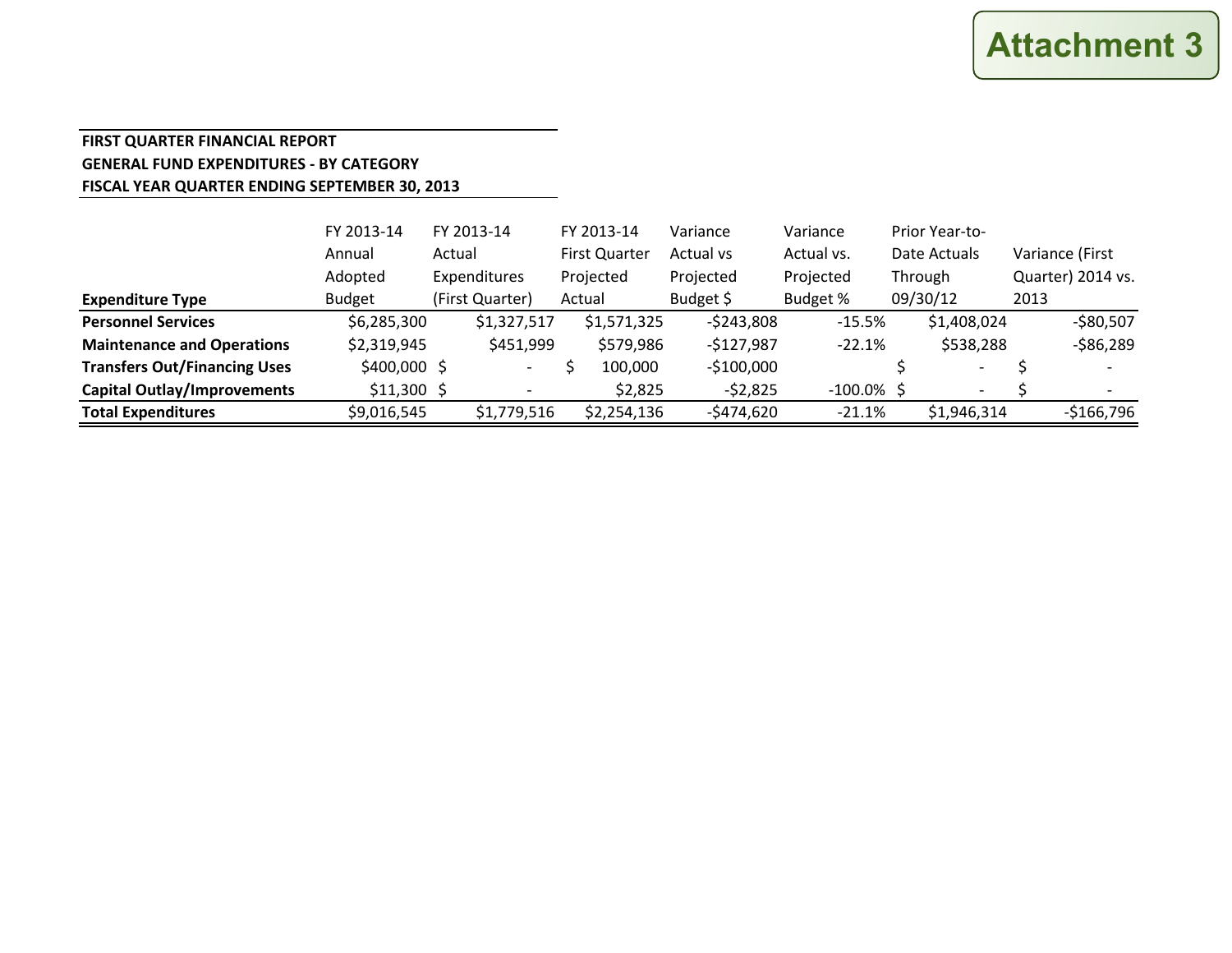

#### **2013 City Council Goals Quarterly Goals Report and Updated First Quarter, Fiscal Year 2013-14**

| <b>GOAL</b>                                                    | <b>PROGRESS MADE DURING THE QUARTER</b>                                                                                                                                                                                                                | <b>NEXT STEPS</b>                                                                                                                                                                                                                                                  |
|----------------------------------------------------------------|--------------------------------------------------------------------------------------------------------------------------------------------------------------------------------------------------------------------------------------------------------|--------------------------------------------------------------------------------------------------------------------------------------------------------------------------------------------------------------------------------------------------------------------|
| <b>Balance Budget</b><br>Reduce personnel costs<br>1.          | <b>Reduce Personnel Costs:</b>                                                                                                                                                                                                                         | <b>Reduce Personnel Costs:</b>                                                                                                                                                                                                                                     |
|                                                                | Discussion with West Comm regarding potential for contracting<br>dispatch services and receipt of West Comm feasibility report.                                                                                                                        | Utilize Finance Director vacancy for<br>savings<br>Continue discussions on dispatch<br>services                                                                                                                                                                    |
| <b>Reduce General Fund expenditures</b><br>2.                  | <b>Reduce General Fund Expenditures:</b><br>Initial internal service fund allocation review completed for Vehicle<br>$\bullet$<br>Maintenance. Facilities review begun.<br>New City Attorney contract approved as of August for anticipated<br>savings | <b>Reduce General Fund Expenditures:</b><br>Reserve policies for remaining funds<br>and internal service fund allocation<br>reviews to be completed this fiscal year<br>Energy assessment underway and<br>street light valuation report anticipated<br>in December |
| <b>Finalize City fees</b><br>3.                                | <b>Finalize City Fees:</b><br>No review scheduled in the period. Last of the updated fees<br>became effective as of June 2013.                                                                                                                         |                                                                                                                                                                                                                                                                    |
| 4. Review reserves policy                                      | <b>Review Reserves Policy:</b><br>Discussion of COR reserves policy begun as part of Facilities<br>$\bullet$<br>Maintenance review.                                                                                                                    | <b>Review Reserves Policy:</b><br>Policies for remaining funds due to<br>return to the City Council before<br>adoption of the FY 14-15 Budget.                                                                                                                     |
| 5. Staff plan in February                                      | <b>Staff Plan in February:</b><br>Not applicable to this period<br>$\bullet$                                                                                                                                                                           | <b>Staff Plan in February:</b><br>Schedule and process to be discussed<br>in the coming months.                                                                                                                                                                    |
| Develop a plan to fund unfunded<br>6.<br>liabilities (GASB 45) | Develop Plan to Fund Unfunded Liabilities:<br>Received the actuarial report and prepared Trust recommendation<br>$\bullet$<br>for City Council approval in October.                                                                                    | <b>Develop Plan to Fund Unfunded</b><br>Liabilities:<br>City Council created the trust and                                                                                                                                                                         |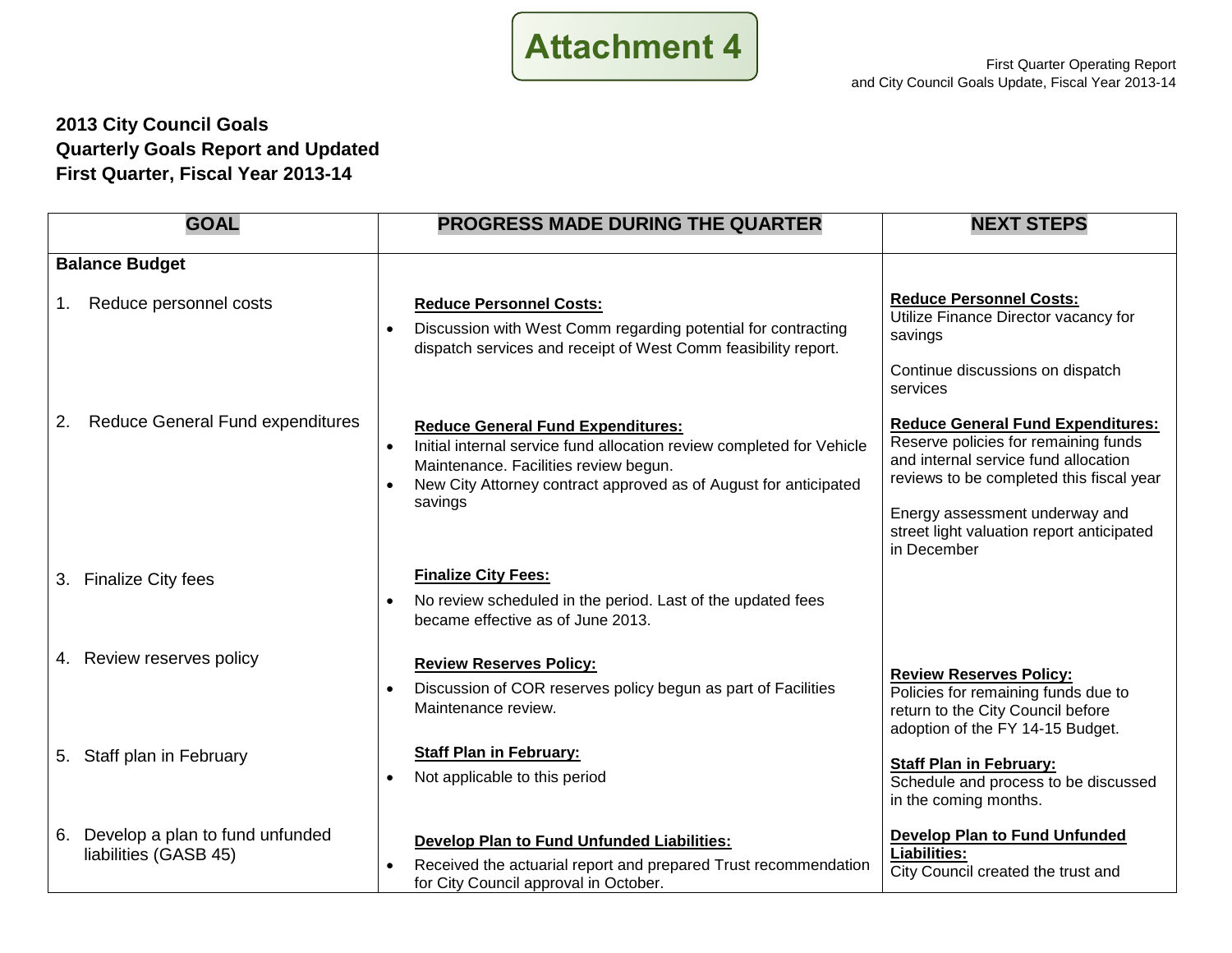| Goal                                                                                         | <b>Progress During Quarter</b>                                                                                                                                                                                                                                                                                                                                                                                                                                                                                                                                                                                                                                                                                                                                                                                                                                                                                                                                                                                                                                            | <b>Next Steps</b>                                                                                                                                                                                                                                                                                                                                                                                                                                                                                                                                          |
|----------------------------------------------------------------------------------------------|---------------------------------------------------------------------------------------------------------------------------------------------------------------------------------------------------------------------------------------------------------------------------------------------------------------------------------------------------------------------------------------------------------------------------------------------------------------------------------------------------------------------------------------------------------------------------------------------------------------------------------------------------------------------------------------------------------------------------------------------------------------------------------------------------------------------------------------------------------------------------------------------------------------------------------------------------------------------------------------------------------------------------------------------------------------------------|------------------------------------------------------------------------------------------------------------------------------------------------------------------------------------------------------------------------------------------------------------------------------------------------------------------------------------------------------------------------------------------------------------------------------------------------------------------------------------------------------------------------------------------------------------|
| Increase financial resources<br>7.                                                           | <b>Increase financial resources</b><br>Diversify investment portfolio into safe but higher yielding<br>$\bullet$<br>Securities.                                                                                                                                                                                                                                                                                                                                                                                                                                                                                                                                                                                                                                                                                                                                                                                                                                                                                                                                           | approved \$1.5 million in funding this<br>fiscal year on October 1, 2013.<br><b>Increase financial resources</b><br>Closely monitor investment program                                                                                                                                                                                                                                                                                                                                                                                                     |
| <b>Create Proactive Economic Strategies</b>                                                  |                                                                                                                                                                                                                                                                                                                                                                                                                                                                                                                                                                                                                                                                                                                                                                                                                                                                                                                                                                                                                                                                           |                                                                                                                                                                                                                                                                                                                                                                                                                                                                                                                                                            |
| Attract and retain businesses to<br>1.<br>increase revenues and employment<br>opportunities. | <b>Attract and Retain Businesses:</b><br>Long Range Property Management Plan (LRPMP) for 5410-14 La<br>$\bullet$<br>Palma Ave "the Hub space" adopted.<br>Prepared marketing flyer for 5410-14 La Palma Ave<br>$\bullet$<br>Conducted 2 Mayor's Walk Abouts in retail centers with the<br>$\bullet$<br>Chamber of Commerce.<br>Conducted 1 "Lunch with the Mayor" business outreach meetings.<br>$\bullet$<br>Held "Jump Start" pre-development consultation meetings with<br>Bulgogi House for 6901 Walker Street.<br>Held 1 <sup>st</sup> small business workshop in partnership with West Orange<br>County Chamber, Small Business Administration and US Postal<br>Service<br>Approved Selection of preferred Developer for Billboard project<br>$\bullet$<br>and secured Deposit Agreement for processing concept.<br>Prepared quarterly Economic Development article for the Mosaic<br>$\bullet$<br>Attended 1 ACCOC Legislative briefing<br>$\bullet$<br>7 Property Maintenance NOV's issued to Commercial property<br>owners.<br>Adopted HERO program<br>$\bullet$ | <b>Attract and Retain Businesses:</b><br>Long Range Property Management<br>LRPMP pending State DOF approval<br>before asset transfers to the City.<br>Process transfer documents for 5410-<br>14 La Palma Ave.<br>Market, Negotiate, and Prepare leases<br>for 5410-14 La Palma Ave.<br>Anticipate finalizing business license<br>and networking system.<br>Developer acquisition of billboard sites.<br>Preparation of Draft Sign Code<br>Amendment to allow Billboards.<br>Negotiate Development Agreement for<br>Billboard permitting and construction. |
| Create a well-defined Action Plan to<br>2.<br>achieve the goal.                              | <b>Create Well-Defined Action Plan:</b><br>Plan drafted for City Council consideration in October.<br>$\bullet$                                                                                                                                                                                                                                                                                                                                                                                                                                                                                                                                                                                                                                                                                                                                                                                                                                                                                                                                                           | <b>Create Well-Defined Action Plan:</b><br>Plan approved by the City Council on<br>October.<br>Implementation of ED tasks<br>Quarterly reporting of progress                                                                                                                                                                                                                                                                                                                                                                                               |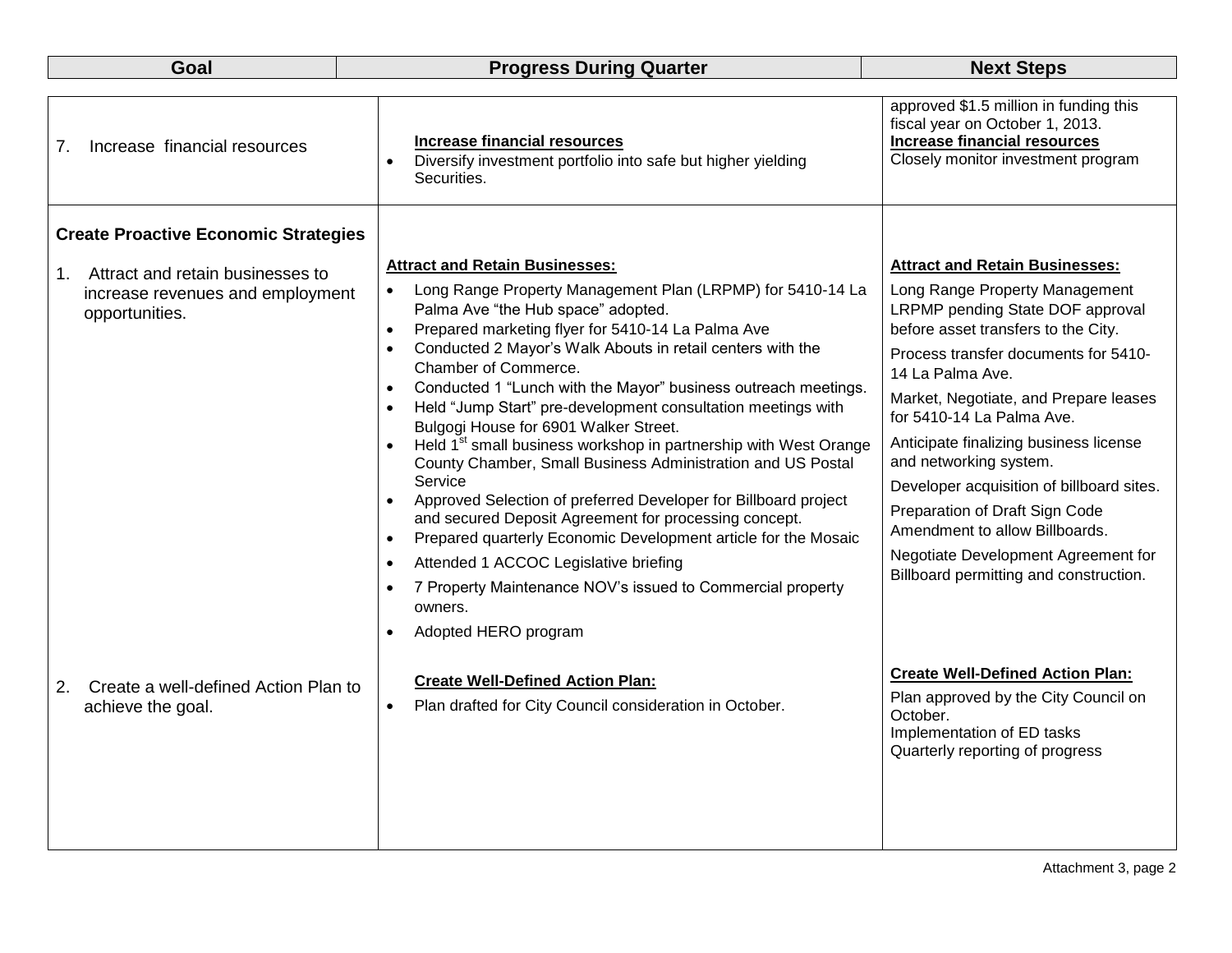| <b>Maintain High Public Safety Levels</b>   | <b>Maintain critical and frontline services:</b>                                                                                                                                                                                                                                                                                                                                                                                                                                                                                                                                                   | <b>Maintain critical and frontline</b>                                                                                                                                                                     |
|---------------------------------------------|----------------------------------------------------------------------------------------------------------------------------------------------------------------------------------------------------------------------------------------------------------------------------------------------------------------------------------------------------------------------------------------------------------------------------------------------------------------------------------------------------------------------------------------------------------------------------------------------------|------------------------------------------------------------------------------------------------------------------------------------------------------------------------------------------------------------|
| Maintain critical and frontline<br>services | Cooperate in West Comm feasibility study for contracting<br>dispatch capability<br>Spillman Technologies new software loaded and training<br>begun<br>Response Times for Priority 1 Calls for service average 2:39<br>minutes maintaining a goal 3:00 minutes or less average.<br>Adjusted crossing guard contract and provide services to all<br>schools within the city; work with schools in Safe Route to<br>Schools program including return of students to Luther<br>Hired part time public safety aide<br>Conducted National Night Out in conjunction with Civic Expo<br>and Summer Concert | services:<br>Complete information needed to<br>evaluate Dispatch contract proposals<br>and continue work with possible<br>providers<br>Spillman system went live in November<br>Red Ribbon Week in October |

| $\mathbf{1}$ . | <b>Maintain Quality of Life</b><br><b>Continue City Events</b>            | <b>Continue City Events:</b><br>Fitness Run for Fun, and Concerts in the Park proceeded,<br>including the inclusion of a combined Civic Expo/National Night<br>Out event in August. | <b>Continue City Events:</b><br>Implement events as scheduled. Next<br>quarter will be La Palma Pageant, La<br>Palma Days, Halloween Carnival and |
|----------------|---------------------------------------------------------------------------|-------------------------------------------------------------------------------------------------------------------------------------------------------------------------------------|---------------------------------------------------------------------------------------------------------------------------------------------------|
| 2.             | Analyze school alternatives to allow                                      | <b>Alternatives for Schools:</b>                                                                                                                                                    | <b>Holiday Tree Lighting</b>                                                                                                                      |
|                | all La Palma kids to go to La Palma<br>schools and advocate for solutions | Continued discussion with school superintendents and<br>research to verify the current situation and alternatives                                                                   | <b>Alternatives for Schools:</b><br>Complete data collection in the second                                                                        |
| 3.             | Funding plan for future streets<br>improvements                           | including walkable schools                                                                                                                                                          | quarter along with information back to<br>the City Council on Interest Based                                                                      |
| 4.             | Stronger and more effective code<br>enforcement, identify the need for    | <b>Funding plan for future street improvements:</b><br>Planned street improvements have been implemented per the                                                                    | Bargaining/Principled Negotiation<br><b>Process</b>                                                                                               |
|                | assistance and connect with<br>resources                                  | <b>CIP</b>                                                                                                                                                                          | <b>Funding plan for streets:</b><br>Begin using e-civis grant service to                                                                          |
|                |                                                                           | <b>Stronger and More Effective Code Enforcement:</b>                                                                                                                                | identify additional funding sources<br>Update the 10 year plan in preparation                                                                     |
|                |                                                                           | Code Enforcement officer funding provided in FY 2013-14 Budget                                                                                                                      | for the budget process                                                                                                                            |
|                |                                                                           | Decision to temporarily fill frozen FT vacancy with "Contract"<br>Code Enforcement services.                                                                                        | Create reserve policies for funds<br>contributing to street projects<br><b>Stronger/More effective code</b><br>enforcement:                       |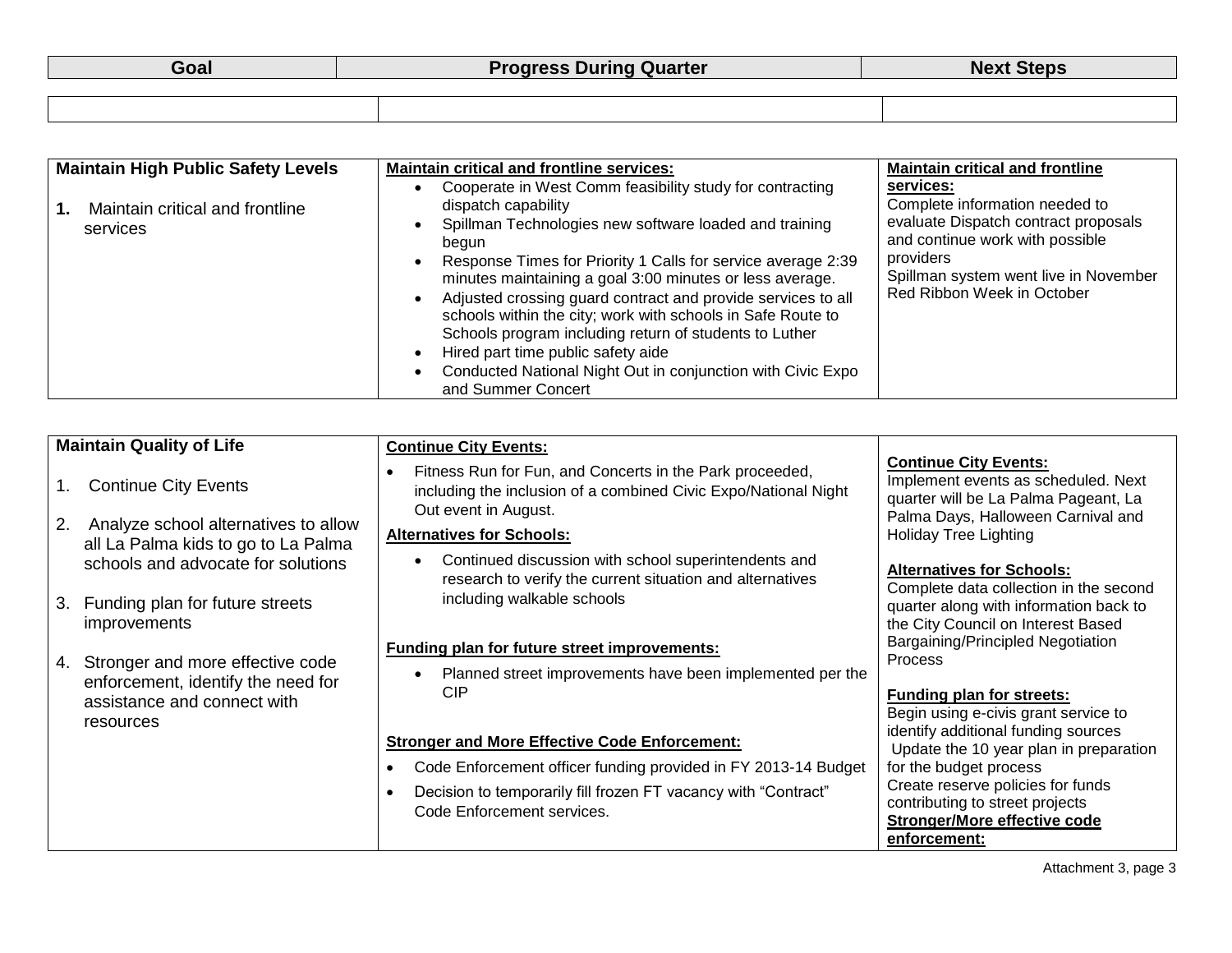#### **Progress During Quarter Next Steps**

|    |                                      |                                                                      | Augment code enforcement with use of<br>volunteer intern.              |
|----|--------------------------------------|----------------------------------------------------------------------|------------------------------------------------------------------------|
|    |                                      |                                                                      | Evaluate technology options to improve<br>code enforcement efficiency. |
|    | <b>Communications/Engagement</b>     | Increase involvement from the community by expanding                 | Increase involvement by                                                |
|    | Increase involvement from the        | communications and outreach efforts:                                 | expanding communications:                                              |
|    | community by expanding               | Additional Notify me signups August/October - 1<br>$\bullet$         |                                                                        |
|    | communications and outreach efforts. | additional signup                                                    |                                                                        |
|    |                                      | August/September 16 new likes on Facebook<br>$\bullet$               | Keep an open dialogue with                                             |
|    |                                      | Email blasts in 1st Qtr.                                             | employees:                                                             |
| 2. | Keep an open dialogue with           | Keep an open dialogue with employees and keep them                   | Follow up on recommendations and                                       |
|    | employees and keep them informed.    | informed:                                                            | report to employees                                                    |
|    |                                      | Conducted employee attitude survey and shared results<br>$\bullet$   |                                                                        |
|    |                                      | with employees at the quarterly CM briefing                          | Maintain process as open and                                           |
| 3. | To maintain support and confidence,  | To maintain support and confidence, the process must be              | transparent:                                                           |
|    | the process must be open and         | open and transparent:                                                | Laserfiche: Will go live on the<br>website by the end of November      |
|    | transparent.                         | Systems were updated to allow the public to search for<br>$\bullet$  | Granicus Upgrade: audio for traffic                                    |
|    |                                      | public documents on the City's website through the                   | safety and development committees                                      |
|    |                                      | document management program LaserFiche- project to                   | scheduled for the 3rd quarter                                          |
| 4. | Implement engagement/outreach        | be completed in next quarter                                         |                                                                        |
|    | plan, re: financial situation        | Implement engagement/outreach plan, re: financial<br>situation:      | Implement outreach re: financial                                       |
|    |                                      | • 2013-14 Budget Planning page re-titled and information             | situation:                                                             |
|    |                                      | retained on the website for public information.                      | Use the financial health diagnostic                                    |
|    |                                      | Summer and Fall Mosaic articles highlighting revenue<br>$\bullet$    | tool to provide a comprehensive,                                       |
|    |                                      | and expenditure information.                                         | simple and visual way to analyze                                       |
|    |                                      | Quarterly employee briefings continue to include budget<br>$\bullet$ | fiscal health and the impact of                                        |
|    |                                      | and financial information.                                           | various decisions on that.                                             |
|    |                                      | Civic Expo booth included the "bean game" allowing                   |                                                                        |
|    |                                      | residents to indicate their preferences for budget                   |                                                                        |
|    |                                      | balancing strategies and disseminate finance summary                 |                                                                        |
|    |                                      | fliers                                                               |                                                                        |
|    |                                      | Hits on financial website totaled 86 in August                       |                                                                        |
|    |                                      |                                                                      |                                                                        |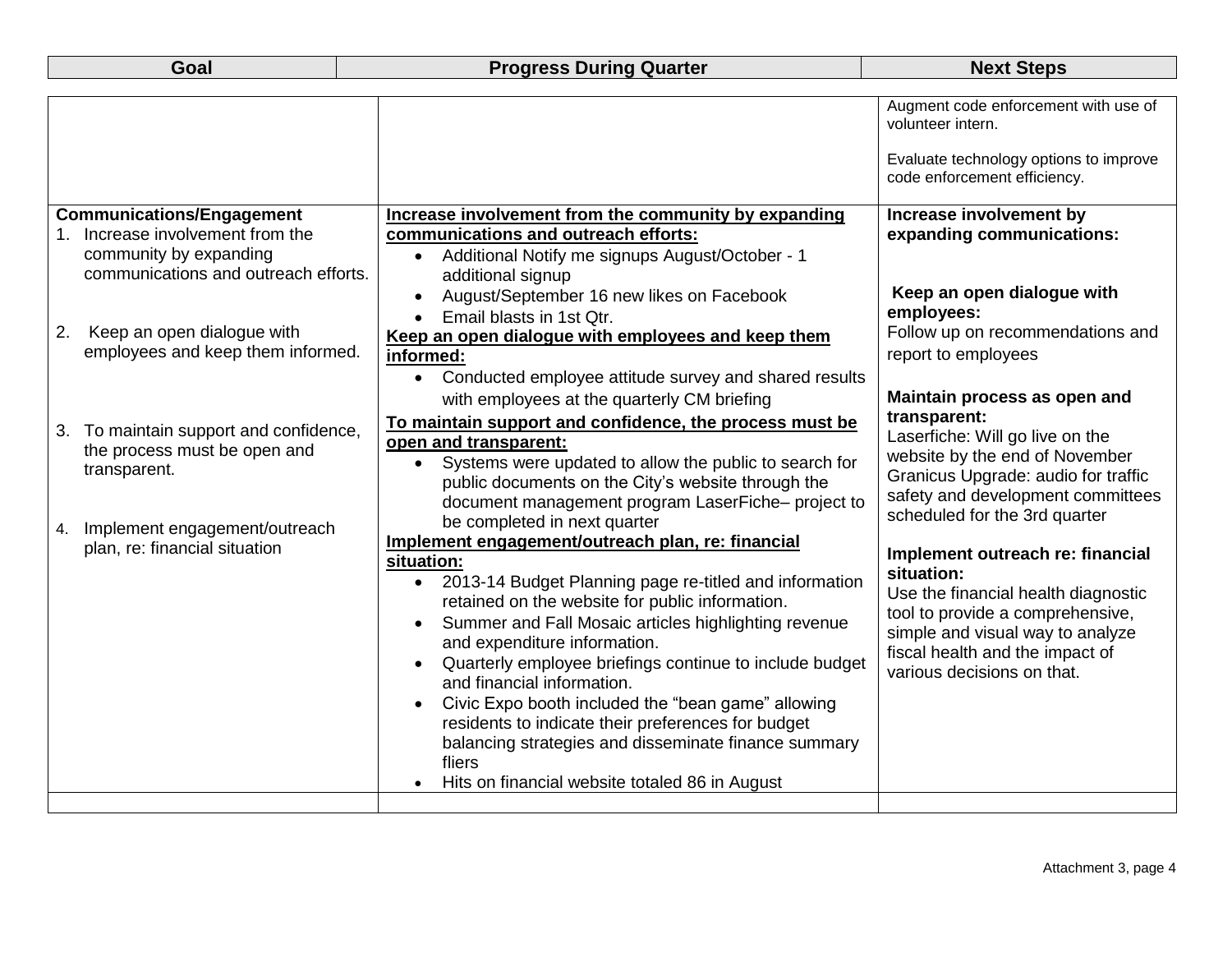#### **Administration**

| Performance                                            | FY 2013-14               | <b>Vision</b>        | <b>City Council / Management</b>                                                                                                                                                                                                                                                                                    | <b>First Quarter</b> |
|--------------------------------------------------------|--------------------------|----------------------|---------------------------------------------------------------------------------------------------------------------------------------------------------------------------------------------------------------------------------------------------------------------------------------------------------------------|----------------------|
| <b>Measure</b>                                         | <b>Target / Baseline</b> | <b>Values</b>        | <b>Goals / Objectives</b>                                                                                                                                                                                                                                                                                           | <b>Progress</b>      |
| City FTE per 1,000 population                          | $<$ 5                    | Vision               | Balance Budget/Reduce Personnel<br>Costs; Provide efficient and effective<br>customer service                                                                                                                                                                                                                       | 4.4                  |
| Number of Press Releases Issued                        | $>24$                    | Pride &<br>Ownership | Communications/Engagement;<br>Maximize citizen satisfaction with<br>City communications and outreach                                                                                                                                                                                                                | 5                    |
| Number of E Blasts Issued                              | > 48                     |                      |                                                                                                                                                                                                                                                                                                                     | 29                   |
| Number of Agendas/Staff Reports Posted to the Web      | 24/240                   |                      |                                                                                                                                                                                                                                                                                                                     | 6/59                 |
| Number of Sick Leave Hours Used per 1,000 Hours Worked | < 28                     | Opportunity          | Balance Budget/Reduce Personnel<br>Costs, maximize workplace<br>productivity                                                                                                                                                                                                                                        | 32.02                |
| Number of Workers Compensation Claims per 100 FTE      | $<$ 9                    | Security             | Balance Budget/Reduce personnel<br>Costs, reduce average workers<br>compensaiton claims per employee<br>through promotion of a safe<br>workplace                                                                                                                                                                    | 1.47                 |
| Percent of Business Licenses Processed On-line         | > 50%                    | Vision               | <b>Create Proactive Economic</b><br>Strategies/Attract and Retain<br>Businesses to increase revenue and<br>employment, increase number of<br>businesses utilizing the on-line<br>business licensing software to<br>increase productivity and to increase<br>participation in on-line business<br>والمستحقق والمتلاط | 24.50%               |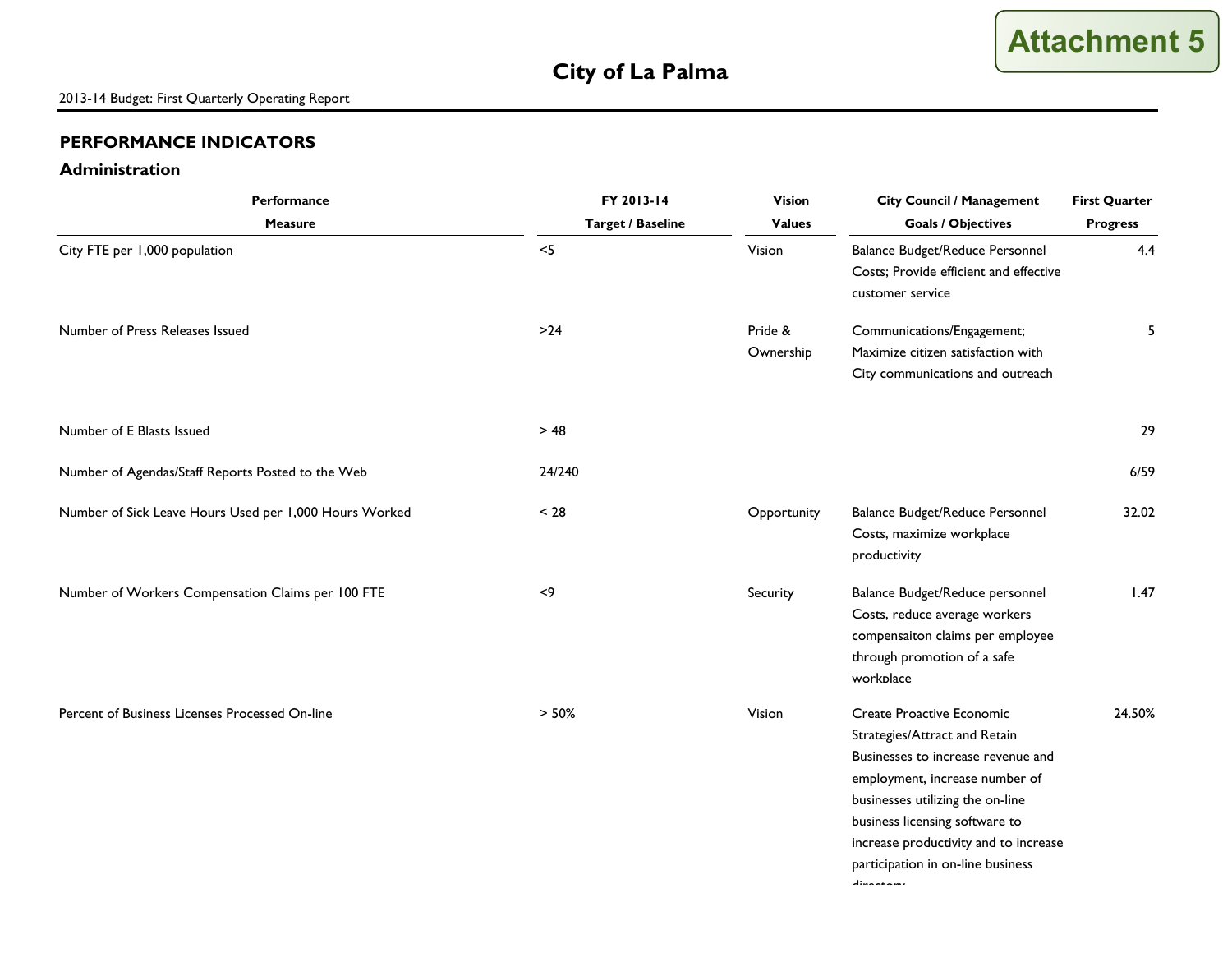#### **Administration**

| Performance                                                  | FY 2013-14        | <b>Vision</b> | <b>City Council / Management</b> | <b>First Quarter</b> |
|--------------------------------------------------------------|-------------------|---------------|----------------------------------|----------------------|
| <b>Measure</b>                                               | Target / Baseline | <b>Values</b> | <b>Goals / Objectives</b>        | <b>Progress</b>      |
| Number of Internal Technology Service Requests/Time to Close | $<$ 2 days        | Vision        | Balance Budget/Reduce costs,     | Not Available        |
|                                                              |                   |               | provide responsive service for   | at this time         |
|                                                              |                   |               | internal information technology  |                      |
|                                                              |                   |               | needs                            |                      |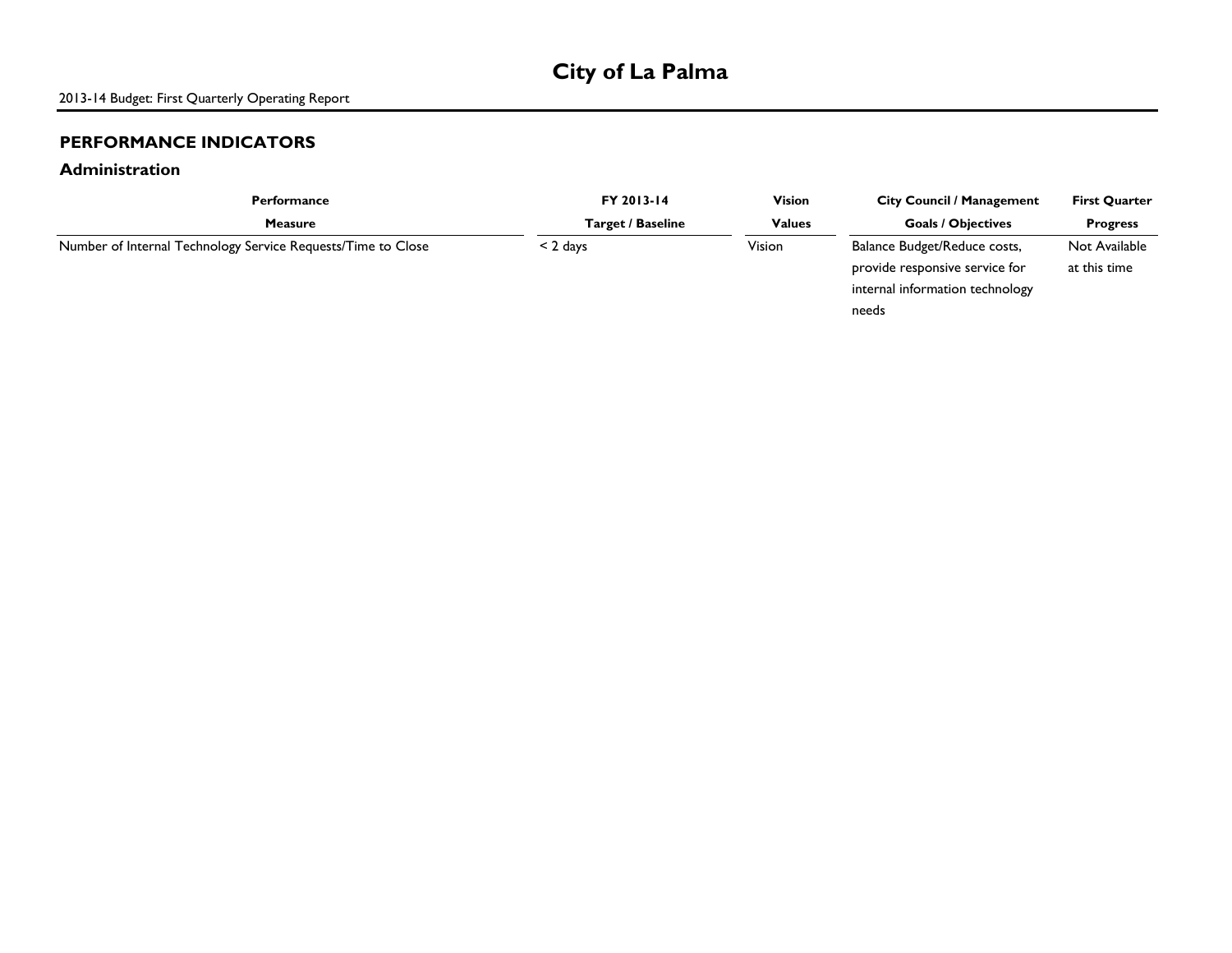#### **Community Development**

| Performance                                           | FY 2013-14               | <b>Vision</b>        | <b>City Council / Management</b>                                  | <b>First Quarter</b> |
|-------------------------------------------------------|--------------------------|----------------------|-------------------------------------------------------------------|----------------------|
| <b>Measure</b>                                        | <b>Target / Baseline</b> | <b>Values</b>        | <b>Goals / Objectives</b>                                         | <b>Progress</b>      |
| Commercial Brokers/Property Owner Outreach            | 4                        | Family               | Communication/ Engagement                                         | 0                    |
| Number of Mosaic articles                             | 4                        | Family               | Communication/ Engagement                                         |                      |
| % of "new" business licenses                          | 3                        | Family               | <b>Create Proactive Economic</b><br><b>Development Strategies</b> | 4.8                  |
| Number of building permits issued                     | 415                      | Pride &<br>Ownership | Maintain High Public Safety Levels                                | 93                   |
| Number of plan checks performed                       | 80                       | Security             | Maintain High Public Safety Levels                                | 28                   |
| Number of inspections conducted                       | 22                       | Security             | Maintain High Public Safety Levels                                | 271                  |
| Number of permits finaled                             | 373                      | Pride &<br>Ownership | Maintain Quality of Life                                          | 68                   |
| Number of Code Enforcement (CE) inspections performed | 450                      | Pride &<br>Ownership | Maintain Quality of Life                                          | 48                   |
| Number CD cases opened                                | 200                      | Pride &<br>Ownership | Maintain High Public Safety Levels                                | 46                   |
| % of Ce cases receiving administrative citation       |                          | Opportunity          | Maintain Quality of Life                                          | 0                    |
| % of CE cases initiated by citizen complaint          | 50                       | Family               | Communication/ Engagement                                         | 91                   |
| Number of Land Use approvals processed                | 4                        | Security             | <b>Create Proactive Economic</b><br><b>Development Strategies</b> |                      |
| Number of agenda reports prepared                     | 12                       | Pride &<br>Ownership | Communication/ Engagement                                         | 8                    |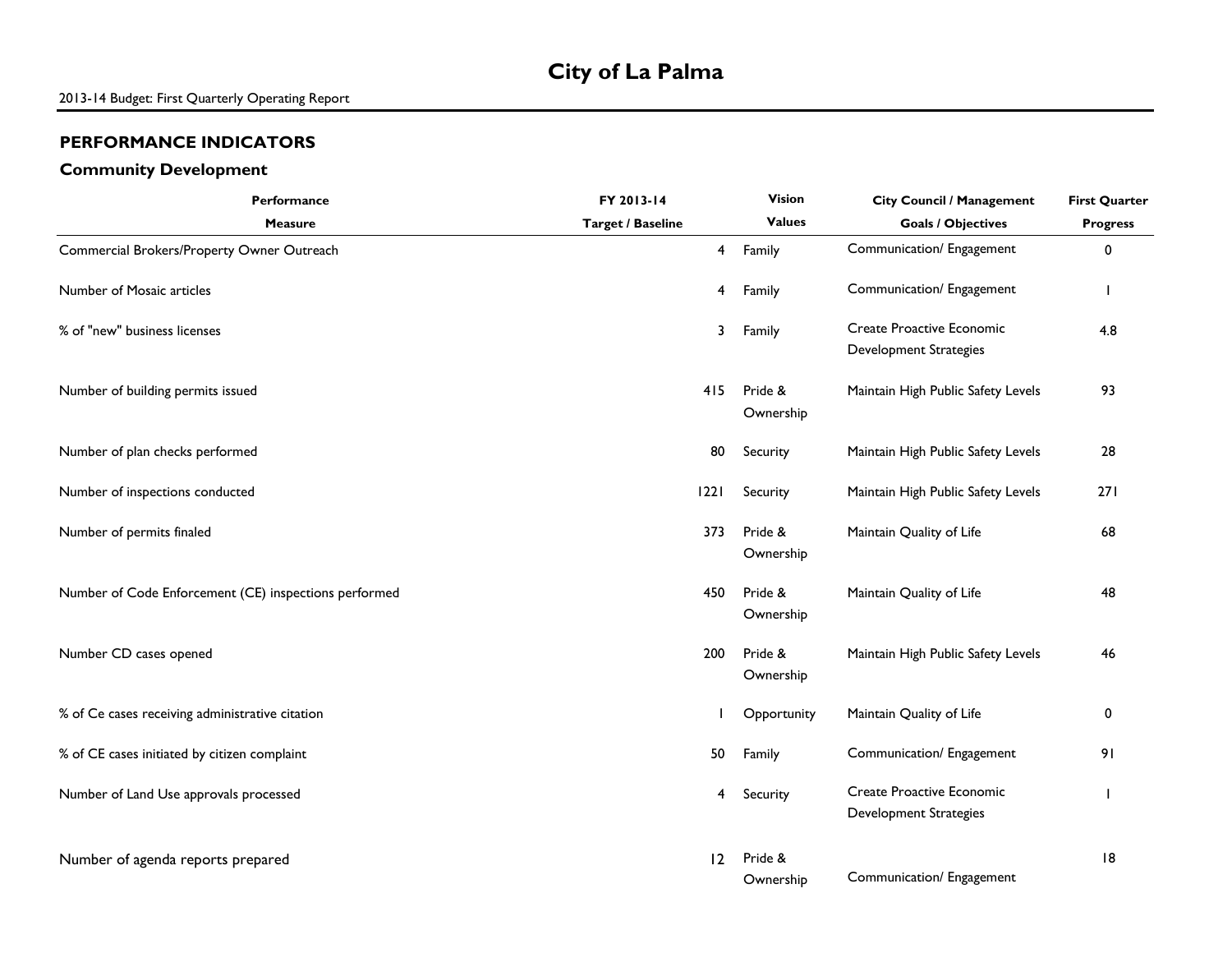#### **Community Development**

| <b>Performance</b>                                                                 | FY 2013-14        |     | <b>Vision</b>        | <b>City Council / Management</b>   | <b>First Quarter</b> |
|------------------------------------------------------------------------------------|-------------------|-----|----------------------|------------------------------------|----------------------|
| <b>Measure</b>                                                                     | Target / Baseline |     | <b>Values</b>        | <b>Goals / Objectives</b>          | <b>Progress</b>      |
| % of plan checks reviewed for zoning w/in 7 working days                           |                   | 100 | Pride &<br>Ownership | Maintain High Public Safety Levels | 100                  |
| % of Development Committee minutes and resolutions prepared by the<br>next meeting |                   | 100 | Pride &<br>Ownership | Maintain High Public Safety Levels | 100                  |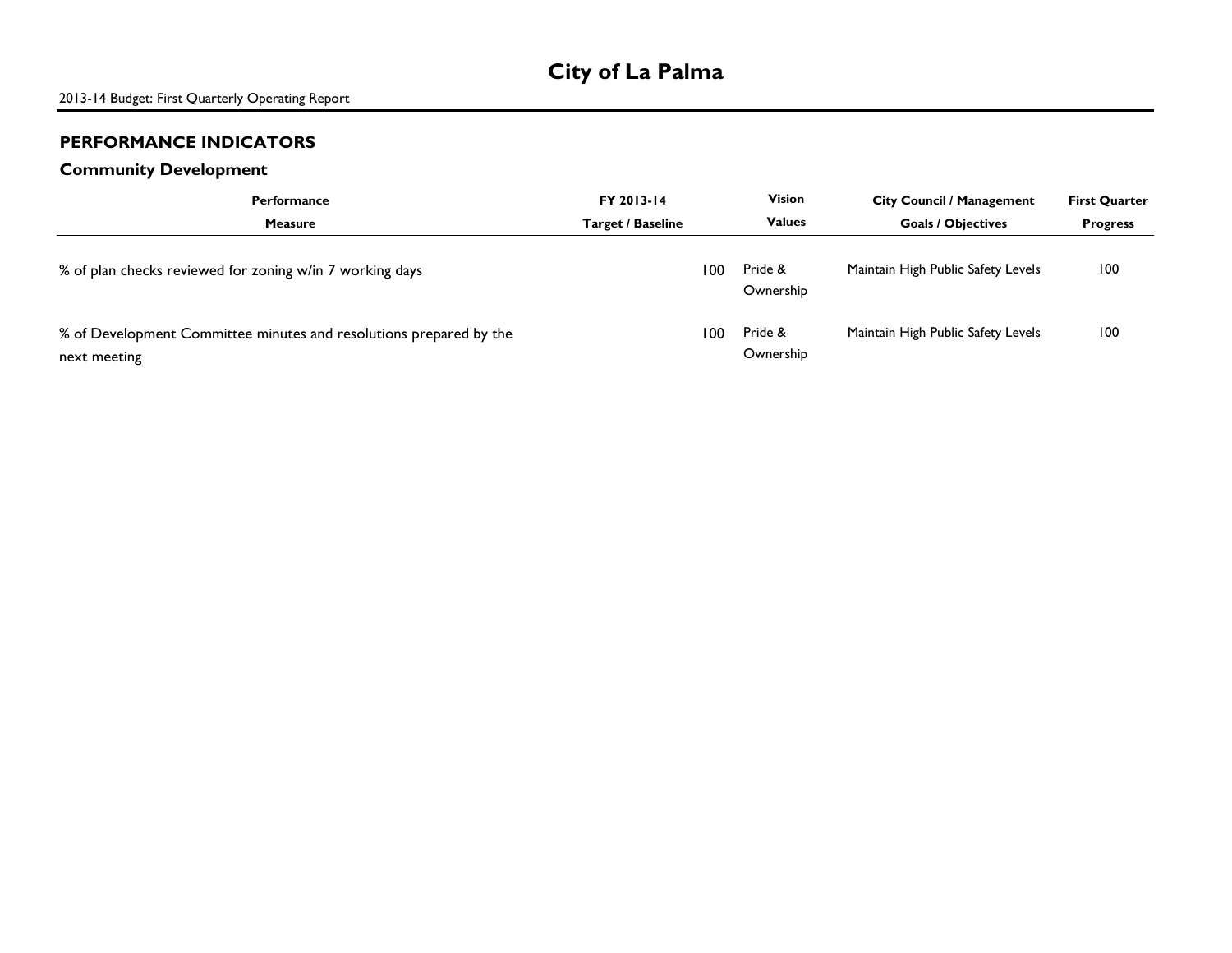## **City of La Palma**

#### **PERFORMANCE INDICATORS**

#### **Finance**

| <b>Measure</b>                                                                                                                                                                                         | Target / Baseline                                                   | <b>Values</b>          | <b>Goals / Objectives</b>                          | <b>Progress</b>                                                               |
|--------------------------------------------------------------------------------------------------------------------------------------------------------------------------------------------------------|---------------------------------------------------------------------|------------------------|----------------------------------------------------|-------------------------------------------------------------------------------|
| Utilizing Orange County Local Agency Formation Commission<br>(LAFCO) fiscal trends data, maintain current liabilities net of operating<br>revenues below rolling five year average of County of Orange | Maintain current liabilities net of<br>operating revenues below 24% | Vision                 | Reduce General Fund expenditures In Discussion     |                                                                               |
| Promote use of auto pay/credit card payment options for all utility<br>customers                                                                                                                       | Increase by 10%                                                     | Pride and<br>Ownership | Reduce General Fund expenditures June = 214 credit | card transactions<br>Increased in<br>August to 238<br>(and October to<br>282) |
| Implement an "ePayables" invoice payment process                                                                                                                                                       | Increase by 50%                                                     | Vision                 | Streamline Payables process                        | In Discussion                                                                 |
| Project General Fund revenue and expenditures within acceptable<br>tolerance levels of actuals received (i.e., year-end totals)                                                                        | Project within 2% of projections                                    | Vision                 |                                                    | Working                                                                       |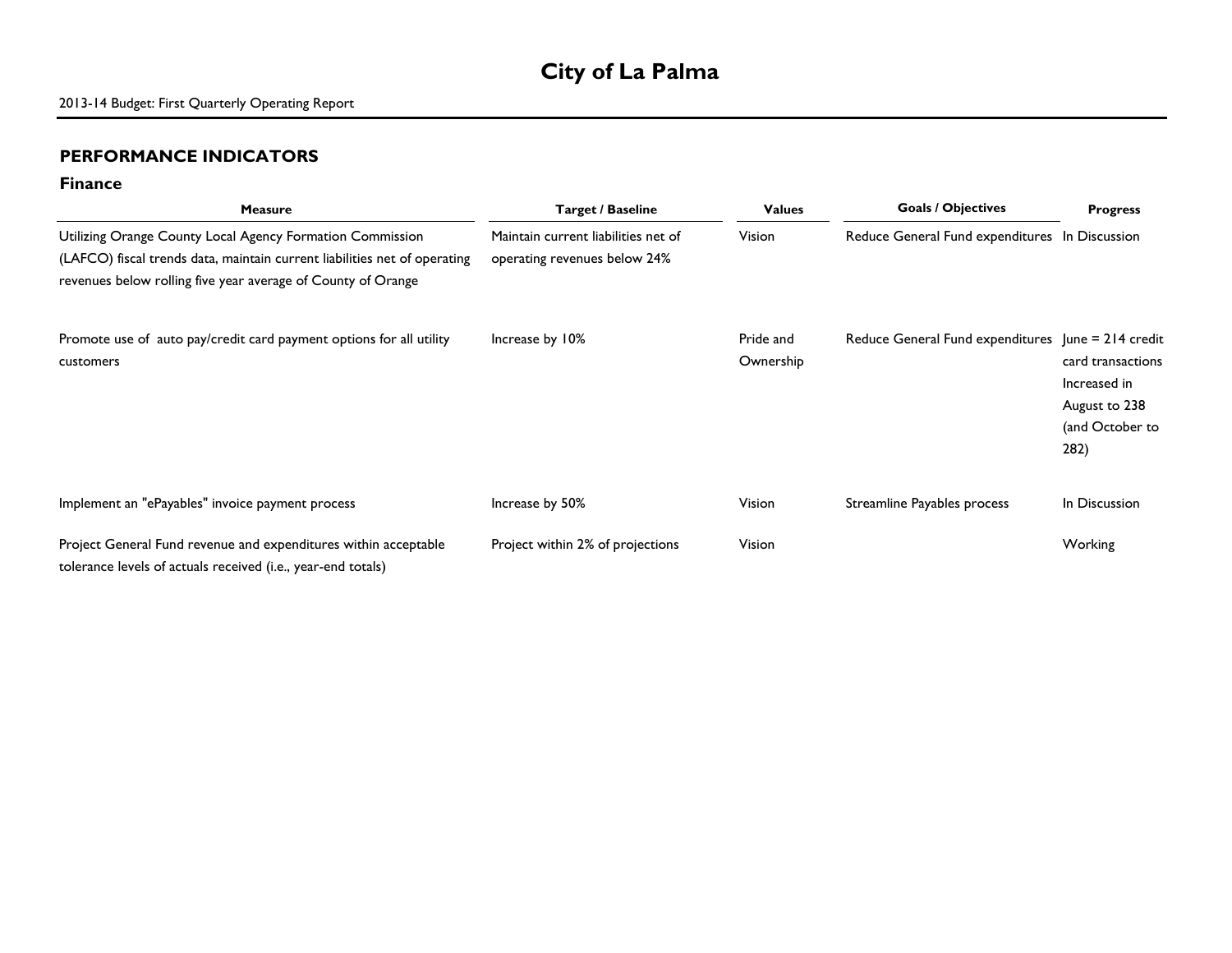## **City of La Palma**

#### **PERFORMANCE INDICATORS**

#### **Police**

| Performance                                                                                                                    | FY 2013-14                                                                                     | <b>Vision</b>       | <b>City Council / Management</b>                                        | <b>First Quarter</b>                                                                                                |
|--------------------------------------------------------------------------------------------------------------------------------|------------------------------------------------------------------------------------------------|---------------------|-------------------------------------------------------------------------|---------------------------------------------------------------------------------------------------------------------|
| <b>Measure</b>                                                                                                                 | <b>Target / Baseline</b>                                                                       | <b>Values</b>       | <b>Goals / Objectives</b>                                               | <b>Progress</b>                                                                                                     |
| Meet Federal and State training mandates by ensuring 100% of employees receive<br>mandated training within specified timelines | Develop training plan and matrix for all<br>departmental personnel, train 100% of<br>employees | Security            | Maintain High Public Safety Levels,<br>Balance Budget, reduce liability | Based on our<br>training matrix<br>we are on<br>target for<br>complete<br>compliance                                |
| Keep response times to critical incidents below 3 minute average                                                               | Average response time under 3<br>minutes                                                       | Security            | Maintain High Public Safety Levels                                      | Average<br>response time<br>was two<br>minutes and<br>forty seconds<br>$(2:40)$ or $11%$<br>better than our<br>ادمہ |
| Increase clearance rate for part one crimes                                                                                    | Greater than 23%                                                                               | Security            | Maintain High Public Safety Levels                                      | A combined<br>clearance rate<br>of 31.7%, much<br>better than<br>anticipated.                                       |
| Continue to be present in all schools within the community                                                                     | Programs in all schools                                                                        | Family/<br>Security | Maintain High Public Safety Levels,<br>Maintain Quality of Life         | Accomplished<br>and an<br>additional<br>school added<br>(La Palma<br>Christian<br>Schooll                           |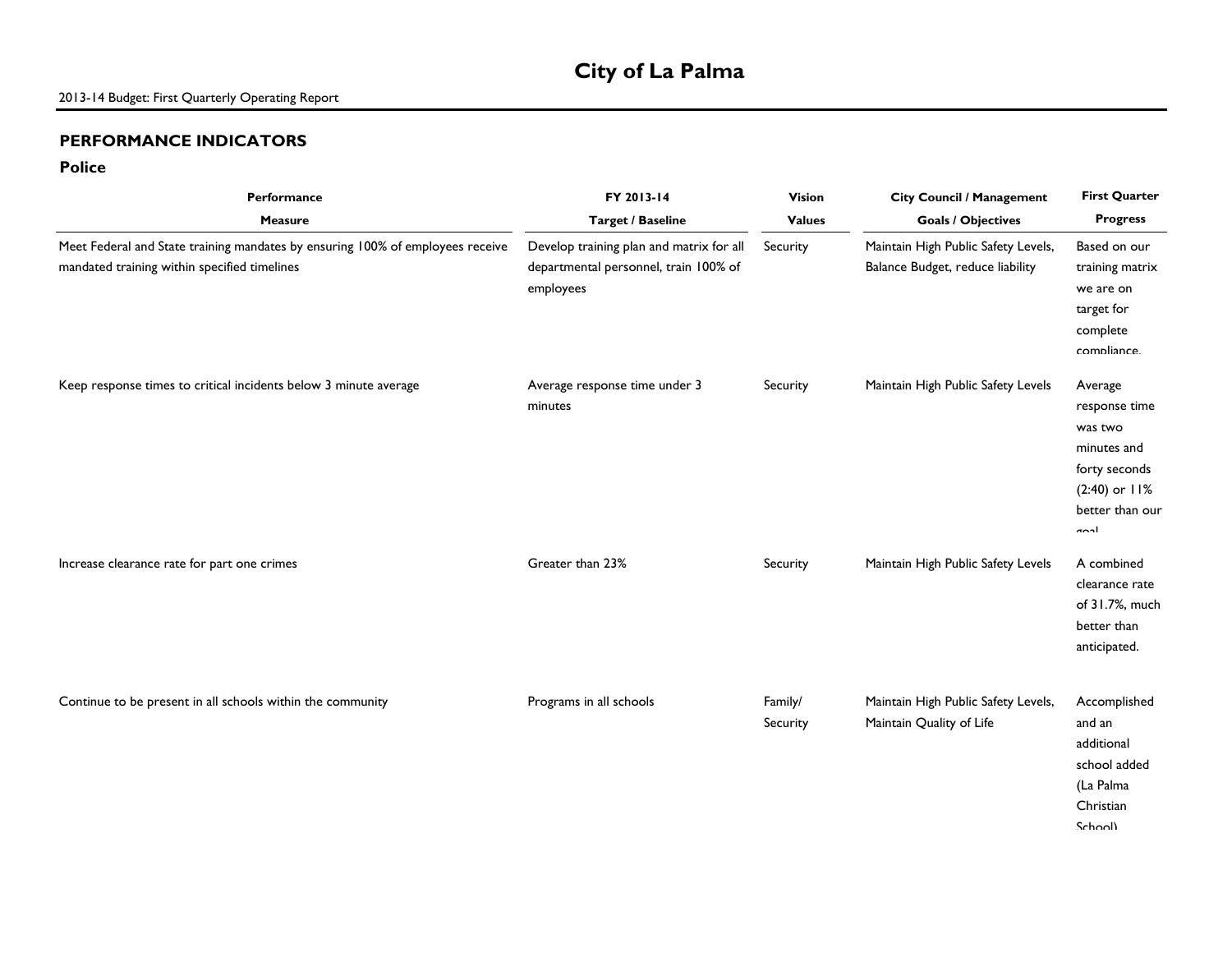**Police**

| Performance                                   | FY 2013-14                        | <b>Vision</b> | <b>City Council / Management</b>   | <b>First Quarter</b> |
|-----------------------------------------------|-----------------------------------|---------------|------------------------------------|----------------------|
| <b>Measure</b>                                | <b>Target / Baseline</b>          | <b>Values</b> | <b>Goals / Objectives</b>          | <b>Progress</b>      |
| Reduce the number of injury traffic accidents | Under 58 injury traffic accidents | Security      | Maintain High Public Safety Levels | FY 2012-13 1st       |
|                                               |                                   |               |                                    | Qtr= 22. FY          |
|                                               |                                   |               |                                    | 2013-14 1st          |
|                                               |                                   |               |                                    | $Qtr = 15(68%$       |
|                                               |                                   |               |                                    | reduction), but      |
|                                               |                                   |               |                                    | still 5% above       |
|                                               |                                   |               |                                    | the targeted         |
|                                               |                                   |               |                                    | goal.                |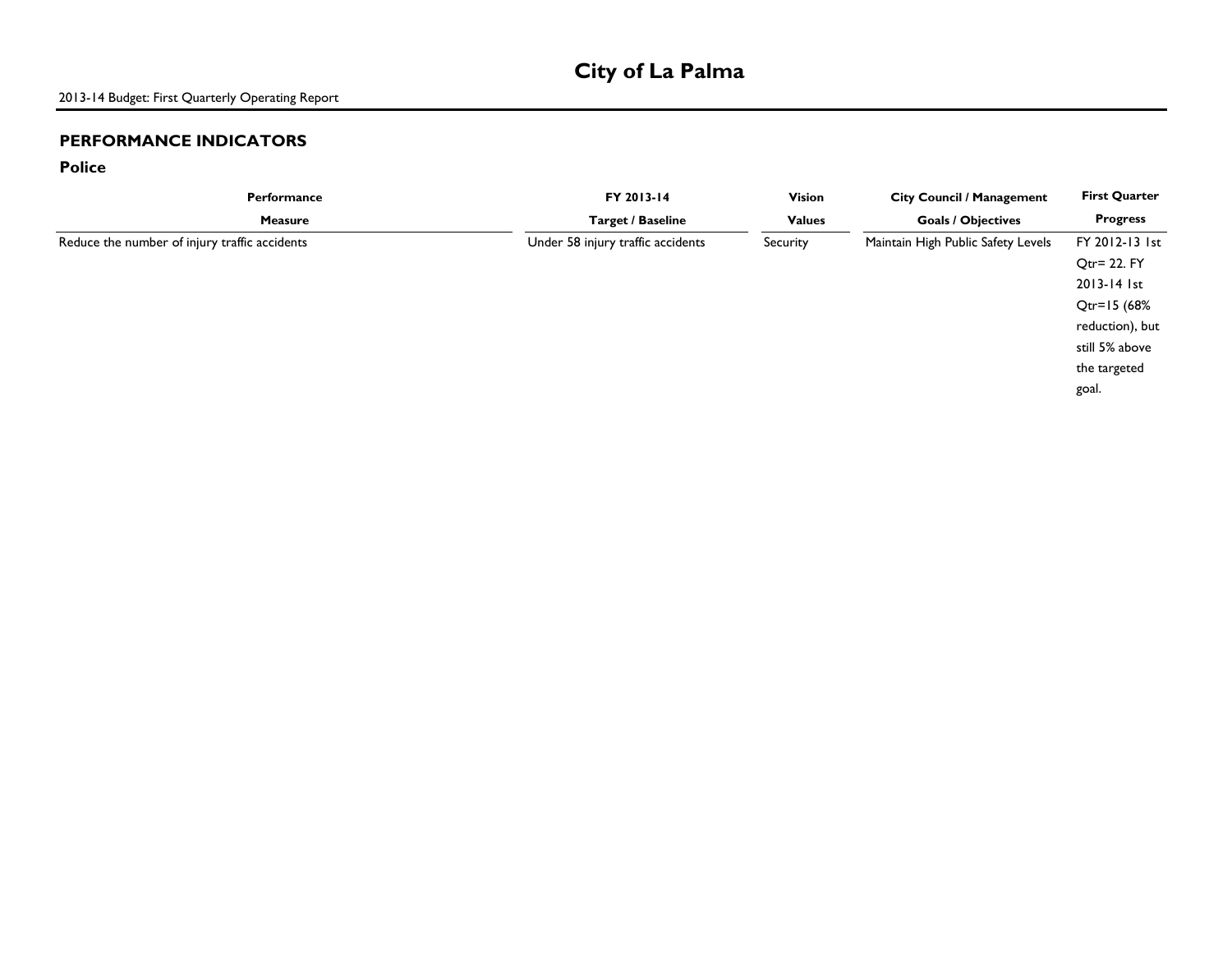#### **Community Services**

| <b>Performance</b>                                                                                                            | FY 2013-14               | <b>Vision</b>          | <b>City Council / Management</b>   | <b>First Quarter</b> |
|-------------------------------------------------------------------------------------------------------------------------------|--------------------------|------------------------|------------------------------------|----------------------|
| <b>Measure</b>                                                                                                                | <b>Target / Baseline</b> | <b>Values</b>          | <b>Goals / Objectives</b>          | <b>Progress</b>      |
| Respond to and eradicate 95% of graffiti complaints within 72 hours of receiving<br>notice                                    | Minimum 95%              | Pride &<br>Ownership   | Maintain Quality of Life           | 95%                  |
| Identify and apply for at least one grant award funding source for a street repair<br>project by June 30, 2014                | Minimum I                | Vision                 | <b>Balance Budget</b>              | 0                    |
| Minimize annual Utility Rate Increases to less than or equal to 3%                                                            | 3% or less               | Security               | <b>Balance Budget</b>              | 0                    |
| Continuously improve the overall pavement condition Citywide and minimize<br>claims to the city due to damaged infrastructure | Minimum overall PCI = 78 | Pride &<br>Ownership   | Maintain High Public Safety Levels | $=80$                |
| Increase Number of Volunteer Hours                                                                                            | Increase by 15%          | Pride &<br>Ownership   | Communication/Engagement           | $-2%$                |
| Increase Number of Facility Rentals                                                                                           | Increase by 10%          | Family/<br>Opportunity | Maintain Quality of Life           | 2%                   |
| Increase the number of participants for water safety and fitness classes                                                      | Increase by 15%          | Security               | Maintain High Public Safety Levels | 16%                  |
| Implement Customer Satisfaction Survey for programs and facilities                                                            | 85% Satisfaction Rate    | Family                 | Maintain Quality of Life           | 0                    |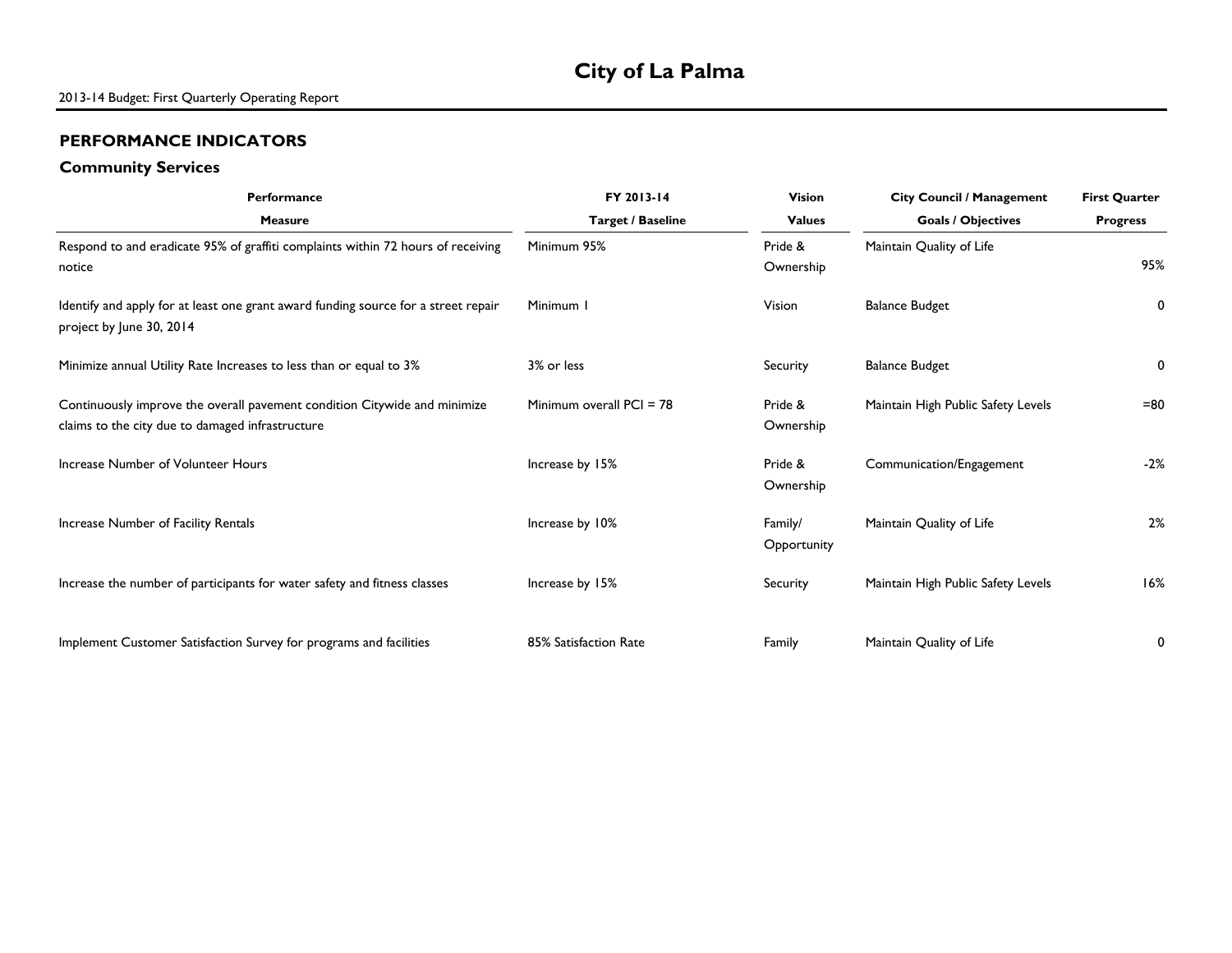



# **COMMUNITY SERVICES**

## **SUMMER REPORT**

## **July - September 2013**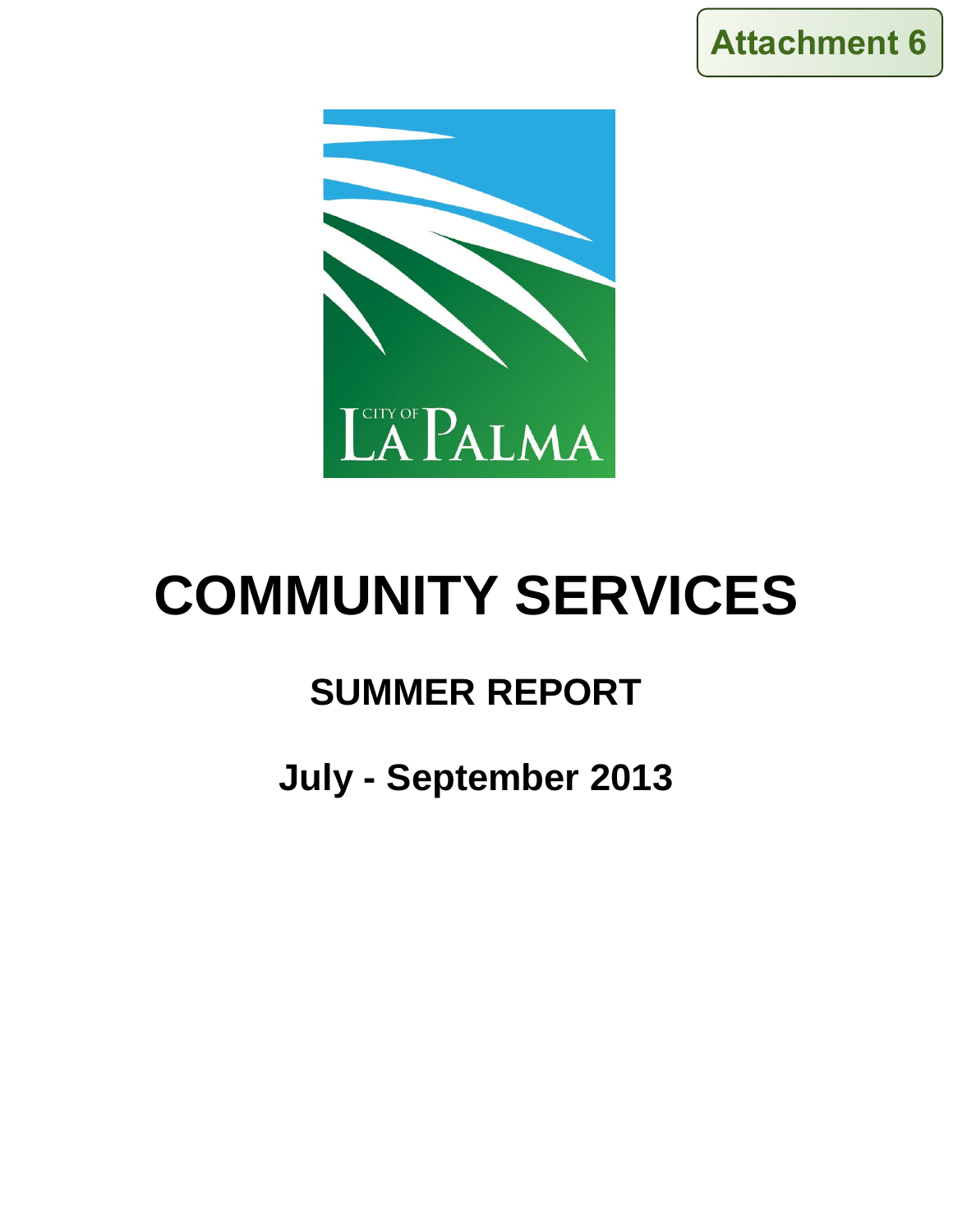This past spring, the Public Works and Recreation and Community Services Departments reorganized into the news Community Services Department. The Department now consists of three divisions: Maintenance, Recreation, and Water each being overseen by a Supervisor. This quarterly report includes projects, meetings, training, goals, and objectives each of the divisions have been working on. A broader discussion regarding the reorganization will occur during the City Council's mid-year review. Here's what we've accomplished this past summer:

## **MAINTENANCE & ENGINEERING**

#### *ST-321 Curb, Gutter, Sidewalk and ADA Ramps- April 29 – June 30, 2013*

Removed and replaced 201 lineal feet of curb & gutter and 470 square feet of sidewalk; installed 36 ADA ramps and 26 truncated dome mats on existing ramps. During the project's management, staff conducted daily construction inspections.

#### *Permits Issued*

| -<br>$\mathbf{u}$ | $\cdots$ |    | $\mathbf{A}$<br>∼ |
|-------------------|----------|----|-------------------|
| ∽<br>ັ            | ີ        | ъ. | Ē<br>-<br>-∽      |

#### *Public & Internal Work Orders Completed*

| -- | л        | 111 | $T$ $\cap$ $T \wedge T$ |
|----|----------|-----|-------------------------|
| A. |          | . . | Δ.                      |
| U  | Ò<br>- - | - - |                         |

#### *OCTA M2 Environmental Cleanup Program*

Staff completed installation of automatic retractable catch basin screens (ARS) and connector pipe screens (CPS) at 75 catch basin locations Citywide. The total project cost is valued at \$122,613.00 and funded through an OCTA grant opportunity.

#### *Sewer Main Inspection on Marview Lane - July 9, 2013*

CCTV inspection of City sewer main to determine potential damage/impact to main and/or laterals due to water service leak at 5331 Marview Lane.

#### *Central Park Playground Equipment Inspection – September 2013*

Maintenance and Recreation staff met with several playground equipment manufacturers to try to access the scope of work needed and to canvass proposals to address the recent equipment audit report.

#### *Facility Maintenance Update – September 10, 2013*

Maintenance, along with Recreation staff, met with Able Building Maintenance to review and resolve facility maintenance concerns. The current contract is being overseen by a new manager and the results of meeting have been very positive.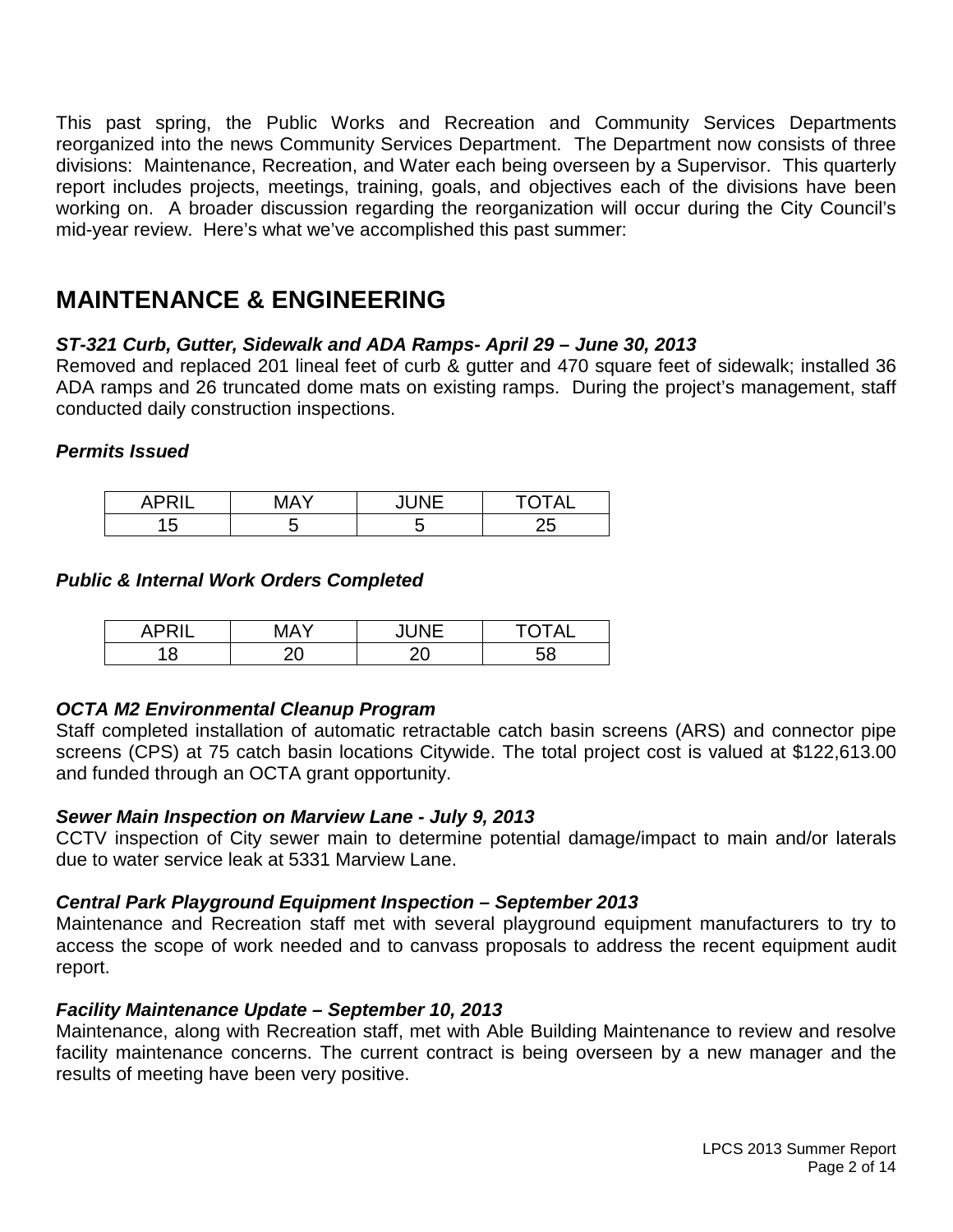#### *Inner Coastal Cleanup – September 21, 2013*

Engineering Technician Baldwin, along with Maintenance Division staff and Director Belknap, participated in this year's annual Inner Coastal Cleanup. The successful event was once again held in the Fullerton Creek, in conjunction with the County of Orange and the City's of Buena Park and Fullerton.

### **WATER**

#### *Water Service Calls & Repairs*

|                            | July | August | September | <b>TOTAL</b> |
|----------------------------|------|--------|-----------|--------------|
| <b>Water Quality Calls</b> |      |        | 36        | 40           |
| Leak Investigations        |      |        |           |              |
| Loss of Water / Pressure   |      |        | 3         |              |
| Shut Off / Restore Service | 49   |        | 32        | 83           |
| Broken Box / Sidewalk      |      |        |           |              |
| Replace Meter / Register   | 3    |        |           | 5            |
| Dig Alert Response         | 48   | 73     | 66        | 187          |
| <b>Hydrants Flushed</b>    |      |        | 40        | 40           |
| <b>Valves Exercised</b>    |      |        | 15        | 15           |
| <b>Service Line Leaks</b>  | າ    |        | າ         |              |
| <b>Water Main Breaks</b>   |      |        |           |              |

#### *Water Service Leak Repair @ 5331 Marview Lane – July 2, 2013*

Water staff replaced water service line at 5331 Marview Lane.

#### *Late Notice Delivery – July 15, 2013*

Water and Maintenance Division staff delivered 325 water bill late notices.

#### *Sewer Lateral Repair @ 5331 Marview Lane - July 15, 2013*

Staff repaid sewer lateral connection to sewer main at 5331 Marview Lane.

#### *Orange County Pump Conducts Video Log Survey – July 23, 2013*

Contractors conducted video inspection of Meadowlark Well casing and liner.

#### *Severn Trent Services Replacement Reservoir Mixer – July 26, 2013*

Contractors replaced pump motor for the City Yard Reservoir Management System.

#### *Water Service Leak Repair at 4971 Sharon Drive – July 30, 2013*

Water staff repaired of water service line at 4971 Sharon Drive.

#### *Delta Motor Replace Booster Pump Motor Bearing – August 7, 2013*

Delta Motors rebuilt the booster pump motor at Walker Street Booster Station as part of warranty work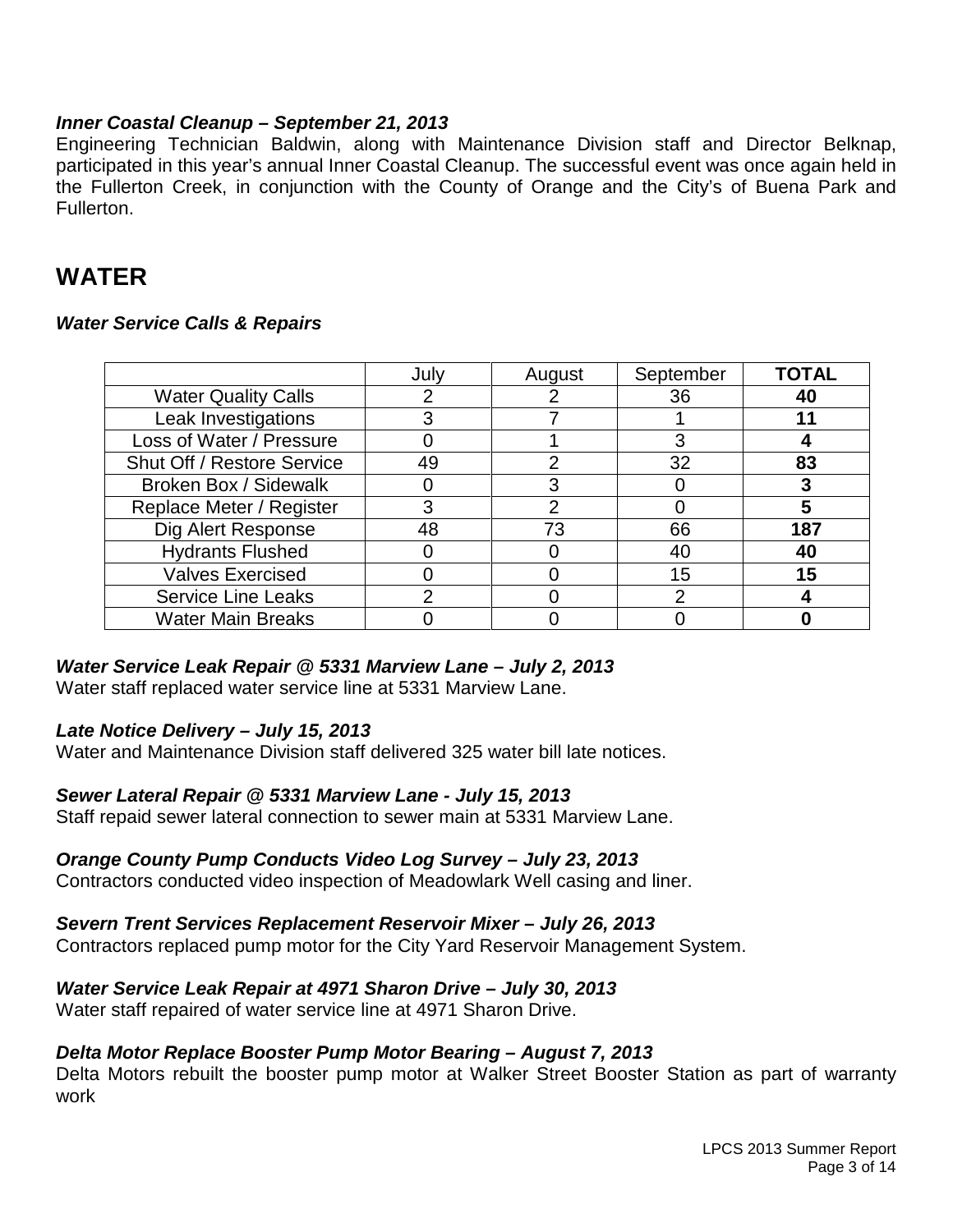#### *Orange County Pump Performs Well Cleaning – August 29, 2013*

OC Pump conducted well liner cleaning and air lift of Meadowlark Well.

#### *Corrosion Control System Inspected at Walker St Reservoir – September 6, 2013*

Corrpro performed our annual inspection of the corrosion control system at Walker Street Reservoir. This system, along with the interior and exterior coatings, protects the welded steel tank from excessive corrosion. This system is inspected annual as part of our reservoir maintenance program.

#### *Fire Hydrant at 7991 Inwood Struck by Vehicle – September 9, 2013*

Fire hydrant hit by vehicle causing water surge and resulted in water quality complaints throughout north half of the City. Water Division staff flushed over 30 fire hydrants in response.

#### *Water Leak at 8131 Dabny Lane – September 10, 2013*

Water staff replaced water service line at 8131 Dabny Lane

#### *Late Notice Delivery – September 16, 2013*

Water Division and Maintenance Division staff delivered 303 water bill late notices.

#### *SCE removal of 120/220 volt Transformer and Pacific Industrial Electric Activation of New Switchgear at City Yard Booster Pump Station – September 18, 2013*

SCE removal of 120/220 volt transformer and electrical service and energize the relocated 480 volt electrical service. Pacific Industrial Electric performed the activation and installation of new wiring for the new switchgear panel for City Yard Booster Pump Station.

#### *Water Leak at 4591 Cambury Drive – September 19, 2013*

Replacement of water service line at 4591 Cambury Drive

### **RECREATION**

La Palma Community Services Department's many services, programs, and facilities are the tools we use to produce long-lasting and positive change within our community for our residents. We use these tools to accomplish these objectives:

- *Strengthen a sense of community*
- *Create and enhance places for people to gather Improve health and well-being*
- *Foster youth development*
- *Promote cultural harmony*
- *Encourages citizen involvement*



**Strengthening a Sense of Community**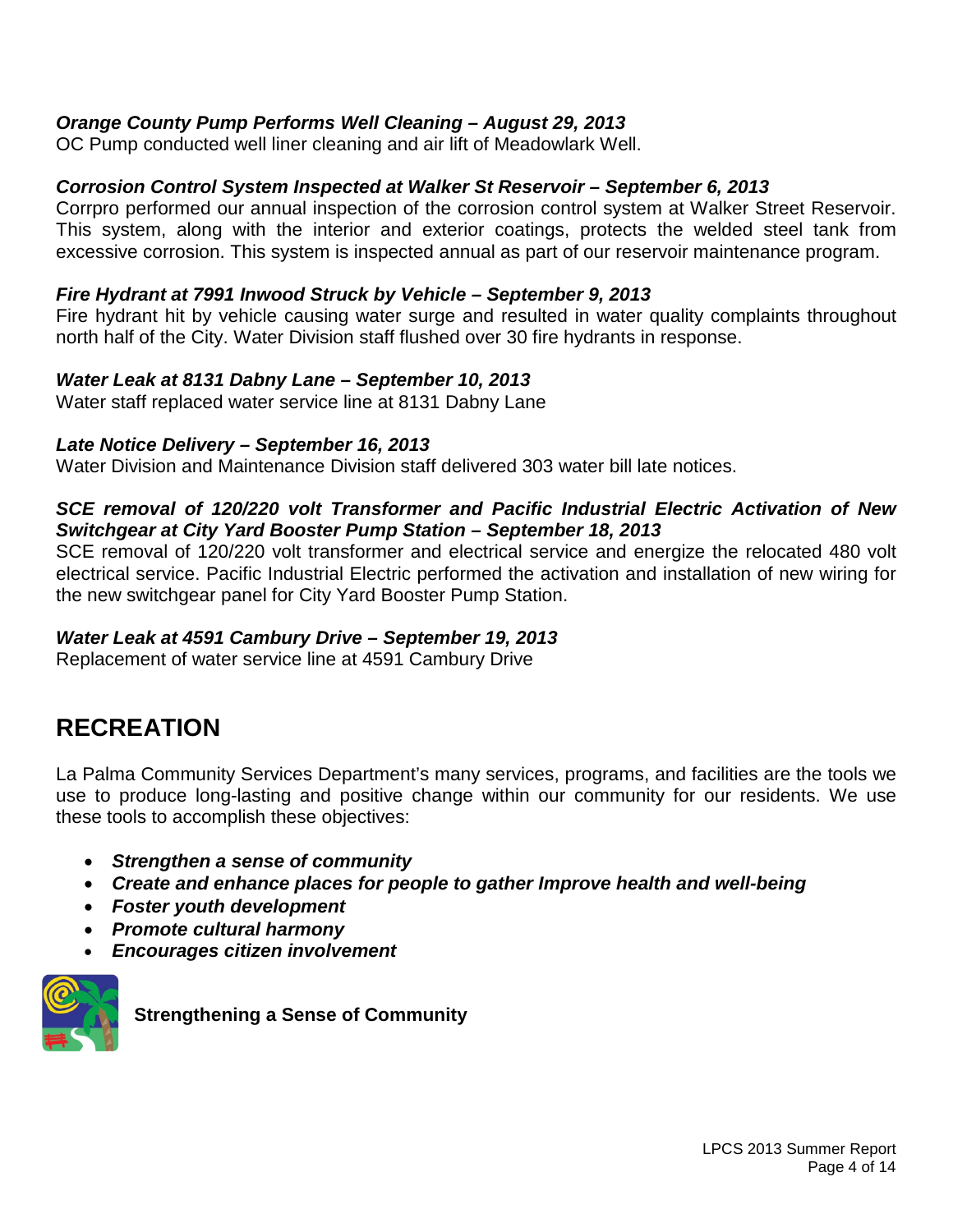#### *2013 Summer Home Spotlight*

In an effort to strengthen community pride and a sense of community, CAB's ongoing Home Spotlight Award recognizes a homeowner each quarter that has improved or maintained their home in an effort to keep La Palma beautiful.

The Community Activities & Beautification Committee awarded the Summer 2013 Home Spotlight Award for home and neighborhood beautification to Ann Nagasawa of 5801 Warwick Circle. Anna has lived in La Palma for over 35 years. Through the years, she has maintained the property as best as she could. In recent years, she has added flagstone to the front of the house and added wrought iron gates and a fence. She is currently in the process of replanting the walkway with succulent plants for water conservation.



#### **Creating and Enhancing Places for People to Gather**

#### *2013 La Palma Days Planning*

La Palma Days volunteers and staff continued their planning and preparation of the 2013 event themed: *We Salute You!* Subcommittees continued to meet through the summer as they plan the November 9<sup>th</sup> festivities. In order to save money, the logo and theme was maintained from from last year.

The La Palma Pageant is scheduled this year for November 4 at the Ehlers Community Center in Buena Park. An orientation was held on September 8, 2013 in the Community Center. A total of 9 contestants have committed to the event.

#### *Fitness Run for Fun*

Recreation with the assistance of Water and Maintenance executed the 33<sup>rd</sup> Annual Fitness Run for Fun on July 4, 2013. This local tradition is a source of community pride for the participants and volunteers; and a unique opportunity for the community to gather together and kick off the 4<sup>th</sup> of July. Attached (Attachment A) is the 2013 Fitness Run For Fun Final Report.

#### *The Hub*

Friday night Karaoke continues to be a hit! This karaoke night is hosted every third Friday of the month at the Hub for older adults. Participants get to sing their favorite songs, dance a little and most of all enjoy a Friday night out mingling with their friends.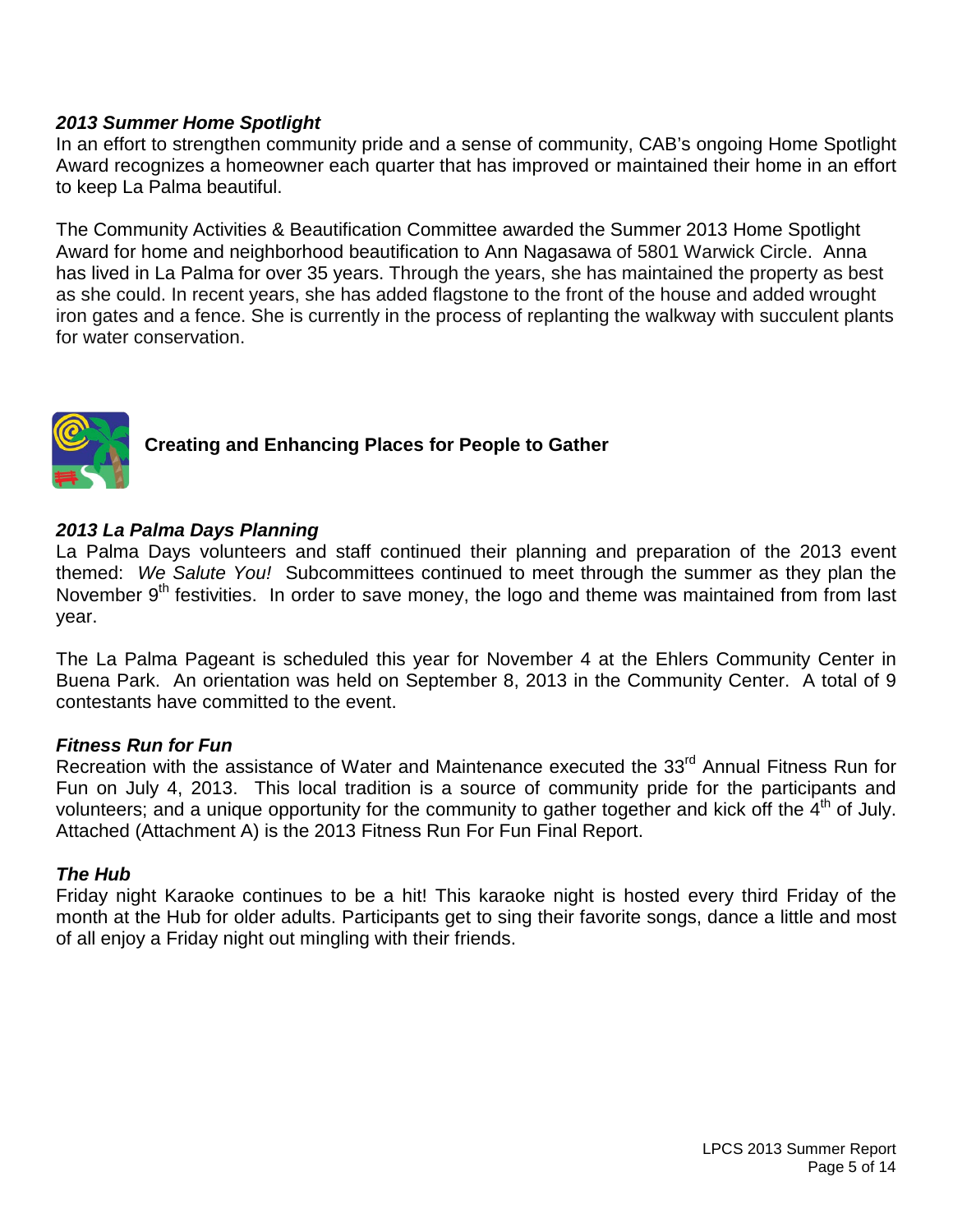#### *Facility Permits*

This summer we issued numerous permits for our indoor and outdoor facilities:

| Facility                | <b>Number of Uses</b> | Number of<br>People | <b>Number of Hours</b><br>Rented |
|-------------------------|-----------------------|---------------------|----------------------------------|
| <b>Community Center</b> | 46                    | 3,373               | 190.5                            |
| Pavilion                | 18                    | 1,435               | 84.5                             |
| Gazebo                  | 18                    | 905                 | 89                               |
| Softball/Soccer Field   | 84                    | 3,050               | 168                              |
| The Hub                 | 24                    | 340                 | 36.5                             |
| Total                   | 190                   | 9,103               | 568.5                            |



 **Improving Health & Wellness**

#### *2013 Concerts in the Park- "Summer in the City"*

The Community Activities and Beautification Committee worked with Recreation Staff to create the Summer Concert Series. Due to budget cuts the Concert Series was reduced from eight to six concerts. The combined attendance for the six concerts performed during the summer concerts series was approximately 3,800, with an average of approximately 635 per concerts. The addition to Food trucks to each concert was a success and welcomed by the patrons.

|      |                          | <b>Tribute to Neil</b> |                                    |
|------|--------------------------|------------------------|------------------------------------|
| 7/13 | <b>The Neil Deal</b>     | Young                  | <b>Tornado Food Truck</b>          |
|      |                          |                        | Dogzilla Hot Dog Food Truck        |
| 7/20 | <b>Gold Rush Country</b> | <b>Modern Country</b>  | <b>Bakery Food Truck</b>           |
|      |                          | Tribute to Johnny      | Kiwanis provided free hot dogs     |
| 7/27 | <b>Walking Phoenixes</b> | Cash                   | <b>Crepes Bonaparte Food Truck</b> |
|      |                          |                        | Calbi Food Truck                   |
| 8/3  | <b>The Reflexx</b>       | 80's New Wave          | <b>Waffle-icious Food Truck</b>    |
|      |                          |                        | Civic Expo & National Night Out    |
| 8/10 | <b>Stone Soul</b>        | Rock & Soul            | Long Beach Ice Cream Food Truck    |
|      |                          | Tribute to Rod         | <b>City Council Thank You BBQ</b>  |
| 8/17 | <b>Gregory Wolfe</b>     | <b>Stewart</b>         | <b>Chuck N Chip Food Truck</b>     |
|      |                          | <b>Tribute to Neil</b> |                                    |
| 7/13 | <b>The Neil Deal</b>     | Young                  | <b>Tornado Food Truck</b>          |
|      |                          |                        | Dogzilla Hot Dog Food Truck        |
| 7/20 | <b>Gold Rush Country</b> | <b>Modern Country</b>  | <b>Bakery Food Truck</b>           |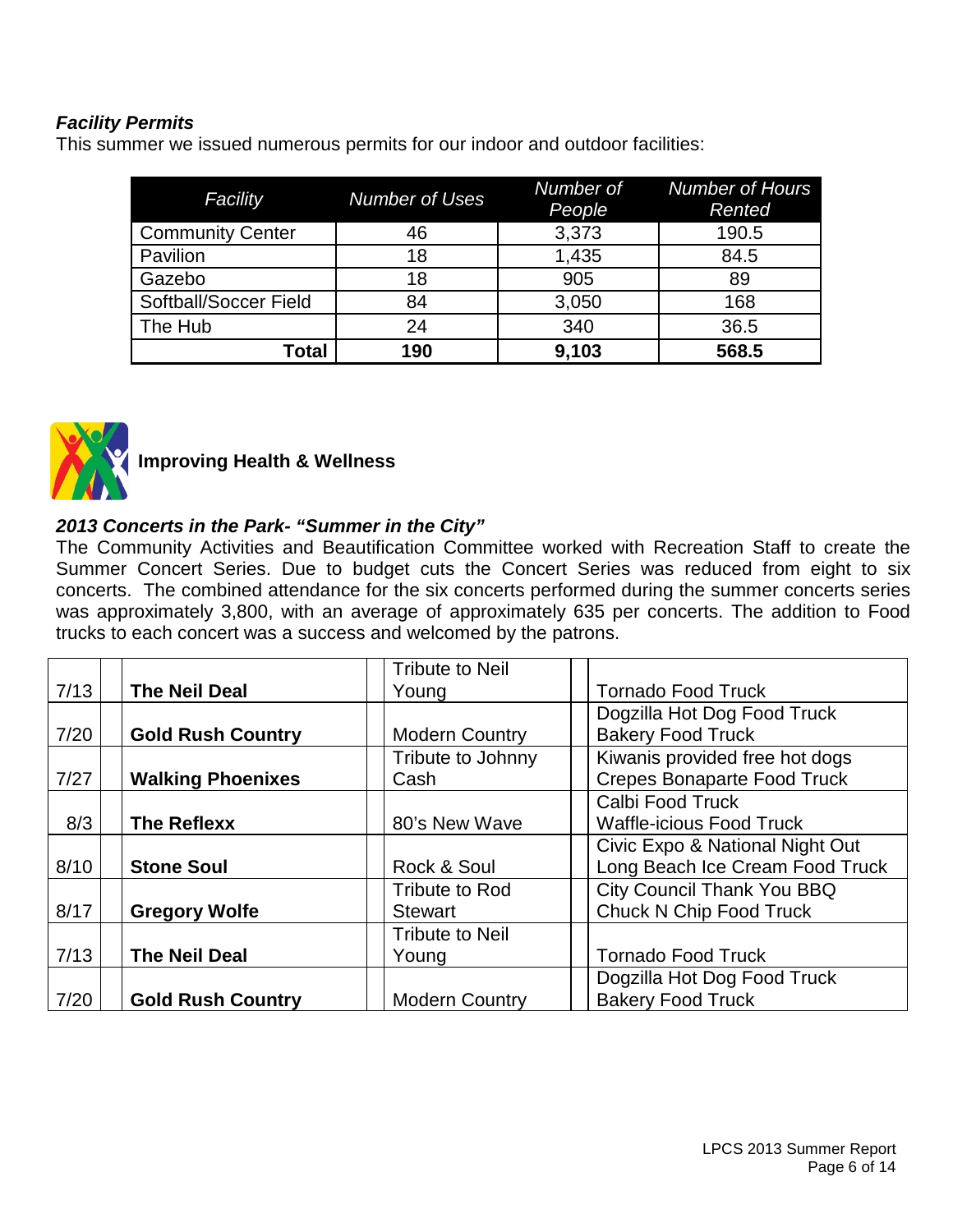#### *Aquatics Program at the La Palma Intercommunity Hospital Indoor Pool*

In collaboration with the Anaheim Family YMCA, La Palma Recreation offered aquatic classes at the La Palma Intercommunity Hospital (LPIH) indoor therapeutic pool. In addition to beginning swim lessons, this facility allows us to offer a unique, shallow-water workout for older adults, which includes aerobic training; muscle conditioning; and stretching to promote flexibility and reduce stress and tension. Our water fitness for older adults had 68 attendees.

In addition, another successful season of swimming lessons was held at John F. Kennedy High School. The summer swimming lessons program was introduced two years ago in response to the community's desire for a safe, fun, and local aquatics program. The curriculum focuses on essential swimming and water safety skills. Group lessons, were conducted in three 2-week sessions, for \$49 per session, and one session of Saturday classes (JFK only) for \$22. New this year, private lessons were also offered.

Swim lessons were available for the following: Water Babies (ages 6 months to 2 ½ years; parent participation), Tots (ages 3 to 5 years), and Levels 1 through 6 (ages 5 to 13 years). Classes ran from June 15 through July 25.

Over 600 registrants contributed to the success of this summer swim season, bringing in revenue of \$5,126.00 which was split equally between both organizations, per the agreement.

#### *USDA Commodities Distribution*

This monthly food distribution program allows low income La Palma residents to supplement their food cabinets with donated items from the Second Harvest Food Bank of Orange County. USDA commodity distribution is scheduled for the third Tuesday of the month at 3:00 p.m. The following is the monthly breakdown for the quarter.

| <b>Month</b> | Number of<br><b>Households</b> | Number of<br><i>Individuals</i> |
|--------------|--------------------------------|---------------------------------|
| September    |                                |                                 |
| October      |                                |                                 |
| December     |                                | つつ                              |

#### *Meals on Wheels*

In conjunction with La Palma Intercommunity Hospital, this program provides hot and cold meals to La Palma residents who are unable to prepare meals for themselves. Community volunteers deliver the meals Monday-Friday and offer a much needed social connection for the clients. As this is a need based program, the number of meals each month fluctuates with that need.

| Month     | <b>Number of Clients</b> |
|-----------|--------------------------|
| July      | 130                      |
| August    | 138                      |
| September | 169                      |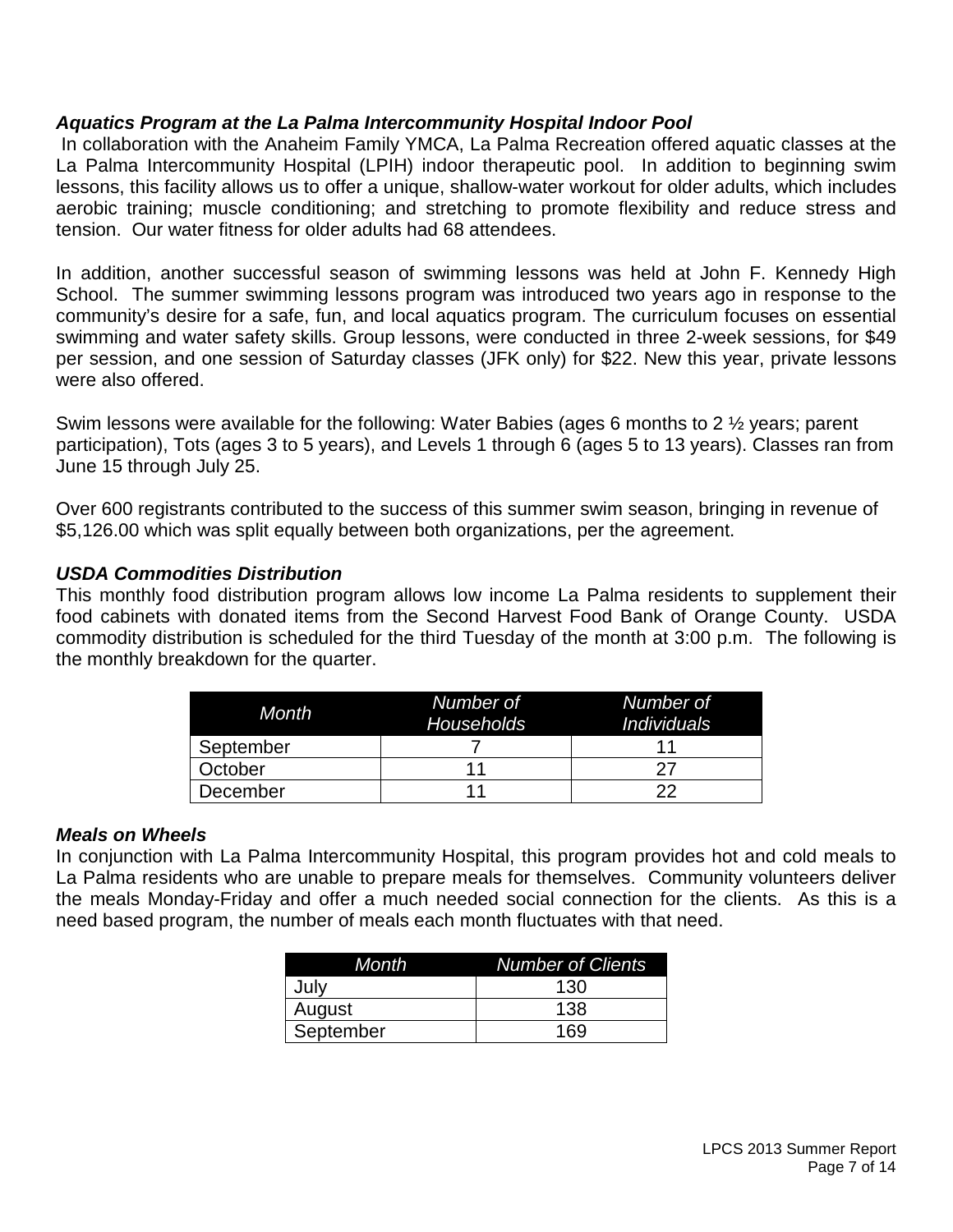

#### **Fostering Youth Development**



#### *Camp Tiny Tots*

Camp Tiny Tots was a hit again this year. Each camper had the opportunity to stay active with new games, crafts, indoor and outdoor activities. During "Animal Antics" camp the class had a roaring good time acting as lions, tigers and bears. This camp ended with a trip to the OC Zoo where campers and their families visited the petting zoo, walked through the zoo and some (the daring ones) pet a snake. Our second camp was "Beetle Brigade" where the participants learned all about creepy crawlers and insects with wings, the class took a trip to the El Dorado Nature Center where they hiked and went on a scavenger hunt. During "Diggin' Dinosaurs" the class turned into dinosaurs and stomped, marched and roared. The field trip that concluded this camp was to Prehistoric Reptile Zoo. Our last camp of the summer was "Little Pirates Ocean Adventure". This

camp ended summer with lessons on how to be a pirate, and lots of under the sea tales.

| Animal Antics 6/11-6/28     | Monday, Wednesday | 23 Campers |  |
|-----------------------------|-------------------|------------|--|
|                             | Tuesday, Thursday | 15 Campers |  |
|                             |                   |            |  |
| Beetle Brigade 7/1-7/12     | Monday, Wednesday | 20 Campers |  |
|                             | Tuesday, Thursday | 20 Campers |  |
|                             |                   |            |  |
| Diggin' Dinosuars 7/15-7/26 | Monday, Wednesday | 19 Campers |  |
|                             | Tuesday, Thursday | 20 Campers |  |
|                             |                   |            |  |
| Little Pirates 7/29-8/2     | Monday, Wednesday | 15 Campers |  |
|                             | Tuesday, Thursday | 14 Campers |  |

#### *Club La Palma Volunteens*

Club La Palma Day Camp had another great group of Volunteens this year that helped Day Camp run smoothly. A total of 20 Volunteens worked hard all summer long, collectively volunteering over 4,000 hours throughout the summer. Along with assisting Day Camp Counselors, the Volunteens planned and implemented a full week of games and activities for the campers. They also attended bi-weekly training meetings where they received job training which included how to be a team player, filling out and turning in time-sheets, completing and submitting shift coverage forms, and being held accountable for scheduled shifts and responsibilities.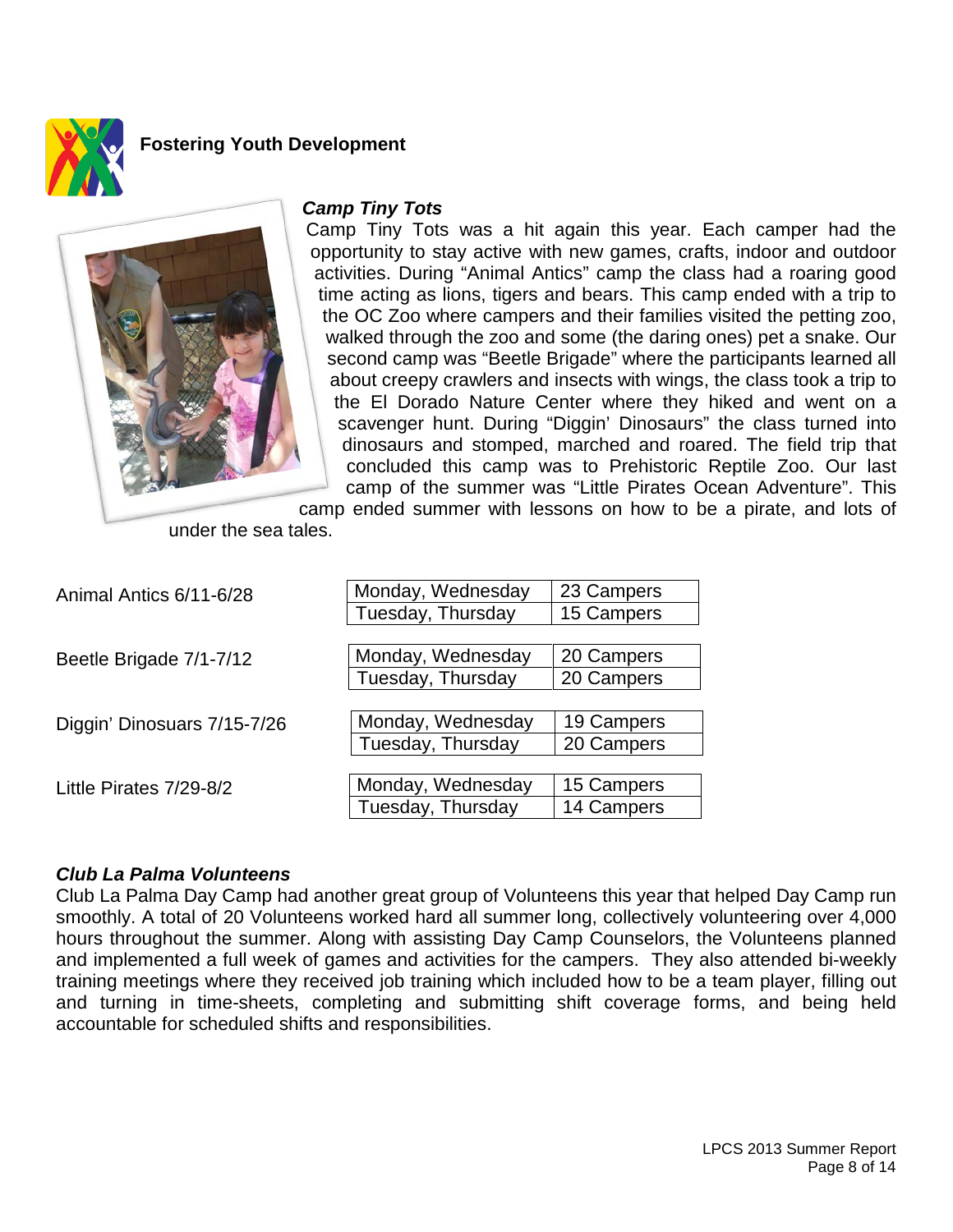As one aspect of the Volunteen week, the Volunteens incorporated Relay for Life into the planning and activities. The campers raised around \$70 bringing spare change to camp throughout Volunteen week and putting it into the counselor's bucket that they wanted to get slimed. The Volunteens led a Field Day which included games and activities, with each station representing something we can do to improve our health and help to prevent cancer. (i.e. Jump rope for a healthy heart).



#### *Club La Palma Day Camp*

This past summer six trained counselors and 20 Volunteens combined efforts to plan and execute ten weeks of exciting activities throughout the summer. Nine weeks were spent at G.B. Miller Elementary and the final week in August was spent in Central Park. Weekly excursions this summer included popular sites such as and Knott's Berry Farm, Splash in La Mirada and Leeway Sailing Center.

Campers showed a great interest in physical activities that required developing skills such as running, throwing, swimming and various other agility skills. This year the Counselors included trivia questions tied to the theme of the week. Campers took a liking to trivia and were eager to learn and answer questions. The counselors observed the positive social interaction in all camp activities, such as cheering on teammates, helping each other with arts and crafts projects, and conflict resolution. Counselors and Volunteens served as positive role models to our happy campers which provided a fun, interactive and safe environment for all to enjoy.

Summer Enrollment (86.7 average)

| Wk | Wk2 | $\frac{7}{8}$<br>W | Wk4 | Wk5                   | Wk6     | Wk7 | Wk8               | Wk9 | Wk10 |
|----|-----|--------------------|-----|-----------------------|---------|-----|-------------------|-----|------|
| -  | 88  | --                 | 00  | O <sub>4</sub><br>. . | 70<br>◡ | 88  | $\mathbf{o}$<br>ັ | 00  | 00   |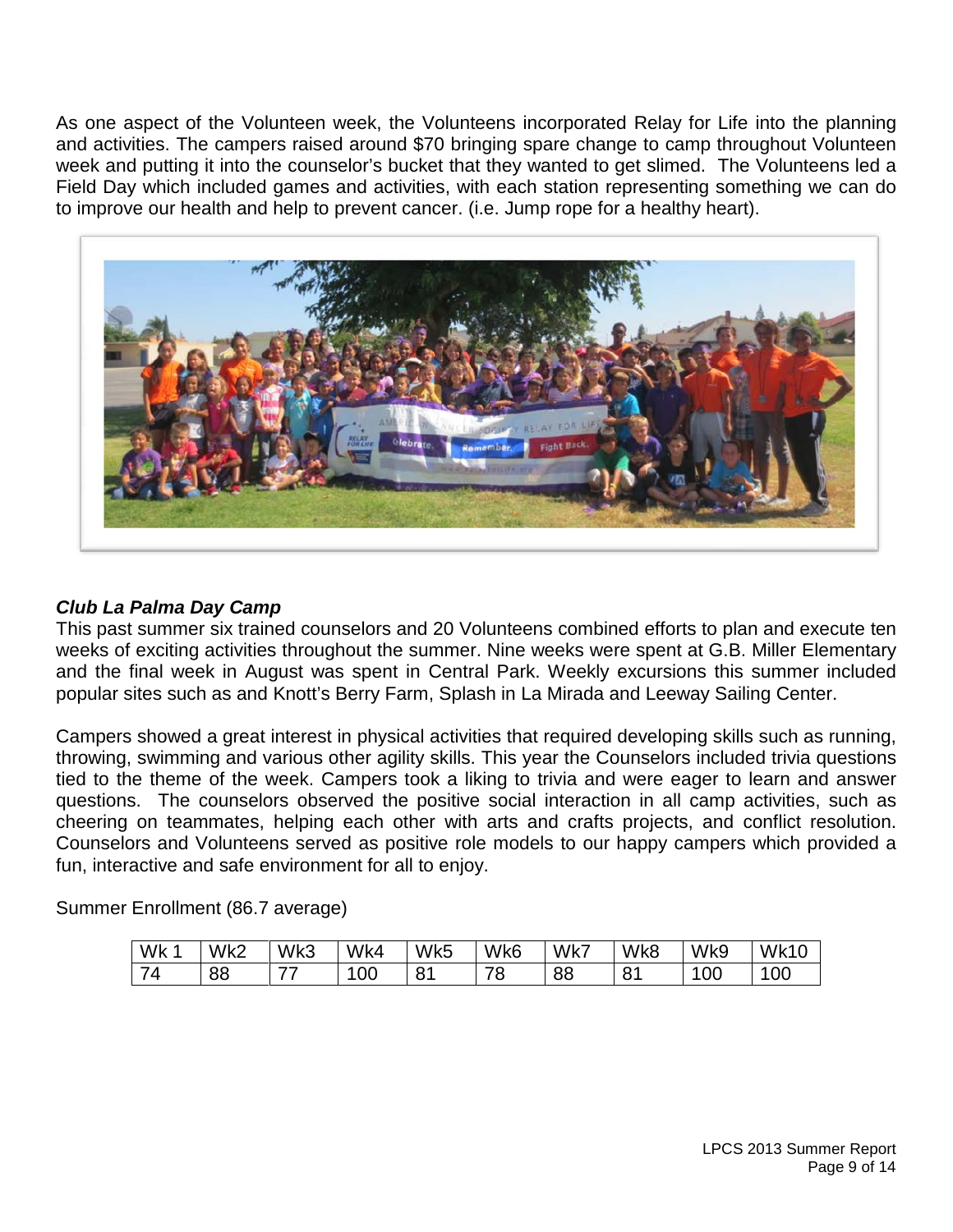#### *Teen Dances*

These special events are a great way to bring teens together in a safe environment while promoting physical fitness. Staff from both La Palma and Cypress, and Youth Action Committee members, were on hand to act as positive role models as well as to maintain the safe environment.

#### *Glow in the Dark Dance – September 28, 2013*

Teens, in grades seven and eight, enjoyed the Glow in the Dark Dance held at the La Palma Community Center. There were 160 teens in attendance. 7 teens purchased a Fast Pass for \$40, which allows entrance to all five dances and a savings of up to \$30.

#### *Summer 2013 Contract Classes*

263 various recreation classes were offered focusing on five different areas such as education, music, art, dance, and fitness. 2,257 students total enrolled in these classes during this session. During the summer, typically specialty camps, in addition to our Camp Tiny Tots and Club La Palma Day Camp, are held which include Lego, cooking and others.



**Encouraging Citizen Involvement**

#### *La Palma & Cypress Youth Action Committee*

On September ninth and tenth Shelly Myers from the city of Cypress and specialist Albarian interviewed 35 participants to be on the Youth Action Committee. We were able to accept 32 well deserving teens that met all requirements and showed they would represent our two cities.

#### *Volunteer Opportunities*

This summer we provided the following opportunities for citizens to become involved in their community by volunteering for these programs:

| Program/Event      | Number of<br><b>Volunteers</b> | Number of<br>Hours<br>Served |
|--------------------|--------------------------------|------------------------------|
| <b>Meals</b><br>on | 50                             | 100                          |
| Wheels             |                                |                              |
| Volunteens         | 20                             | 4,000                        |
| <b>CAB</b>         | 5                              | 29                           |
| <b>Run for Fun</b> | 93                             | 372                          |
| Total              | 168                            | 4.501                        |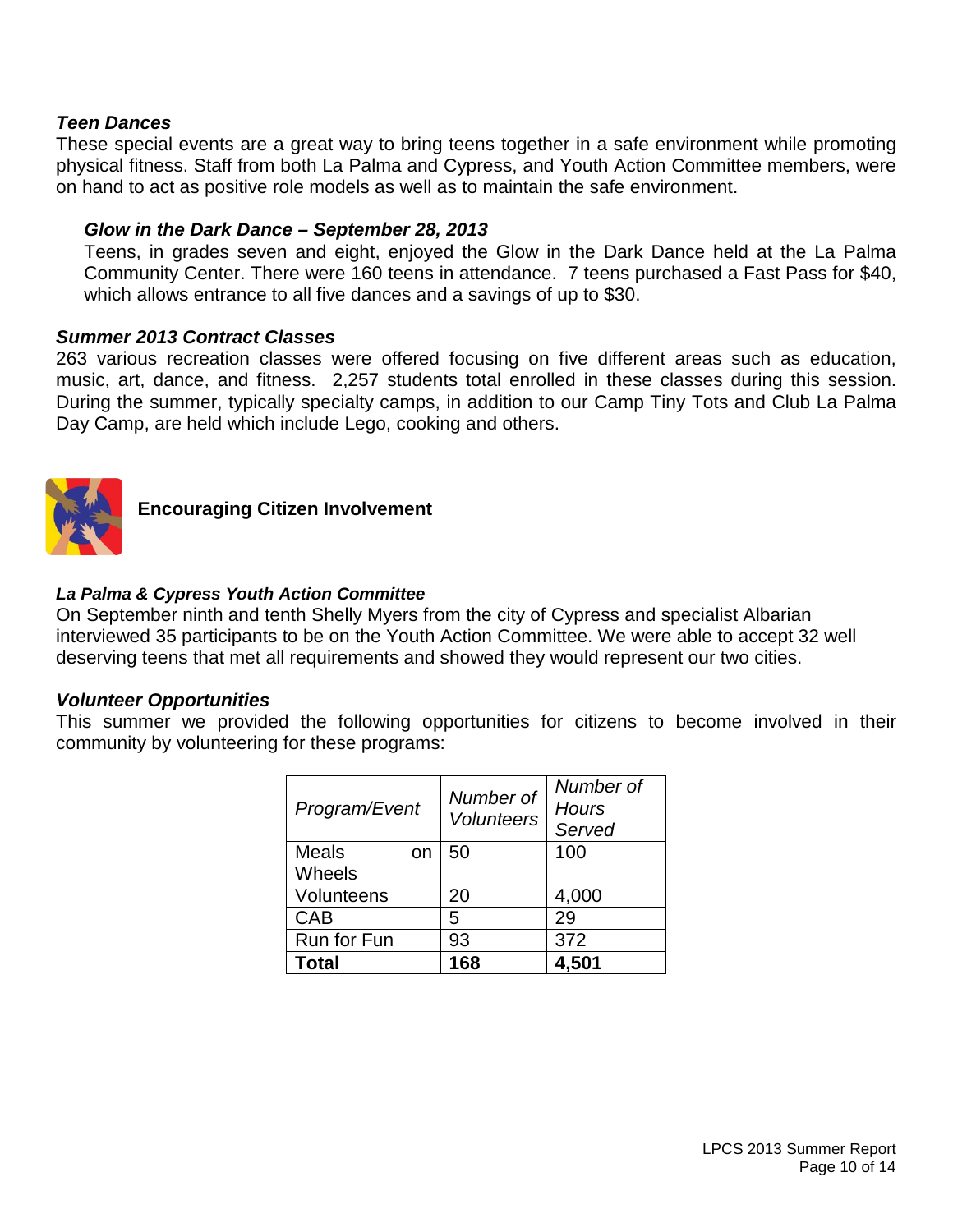

#### **July**

#### *City of La Palma Run for Fun – July 4, 2013*

Supervisors Nafarrete and Tsumura, Engineering Technician Baldwin and Maintenance and Water Division staff provided setup/take down of traffic control cones, barricades, pre-warning signs, programmable message boards, and provided support throughout the day for the July  $4<sup>th</sup>$  Run for Fun event.

#### *City of La Palma Run for Fun – July 4, 2013*

Supervisor Tsumura and three Water Division staff assisted Maintenance Division to setup and take down traffic control cones, barricades, pre-warning signs and programmable message boards for the July  $4^{\text{th}}$  Run for Fun event.

#### *Energy Efficient Lighting Webinar – July 15, 2013*

Supervisor Nafarrete and Engineering Technician Baldwin participated in an energy efficient lighting webinar to investigate potential City applications.

#### *Vehicle Maintenance Coordination – July 23, 2013*

Supervisor Nafarrete met with Buena Park to coordinate La Palma's fleet maintenance inventory updates and service scheduling.

#### **August**

#### *City of La Palma Civic Expo – August 10, 2013*

Supervisors Nafarrete and Tsumura participated in the City of La Palma Annual Civic Expo at Central Park in conjunction with National Night Out and Concerts in the Park.

Supervisor Robinson and Coordinator Adams visor Robinson attended the Women in Leisure Services (WILS) National Luncheon. This event is to network, share ideas, and here updates of what all the chapters of the organizations have planned for the year.

#### *Water Education Seminar @ Rancho Santiago College – August 14, 2013*

Water Service Workers Phann and Gangloff received 6 hours of training at the Water Education Seminar at Rancho Santiago College. Certified Distribution and Treatment operators are required to obtain Continuing Education Units to maintain their certifications.

#### *Energy-Efficient Lighting: Why a retrofit makes sense now more than ever! – August 15, 2013*

Director Belknap participated in this webinar on energy efficient lighting relative to the City's investigation of energy conservation projects.

#### *ADA Webinar – August 21, 2013*

Community Services staff participated in this webinar to learn the most current rules and regulations related to the Americans with Disabilities Act. Staff is pursuing developing an ADA Transition Plan which the City needs to become compliant.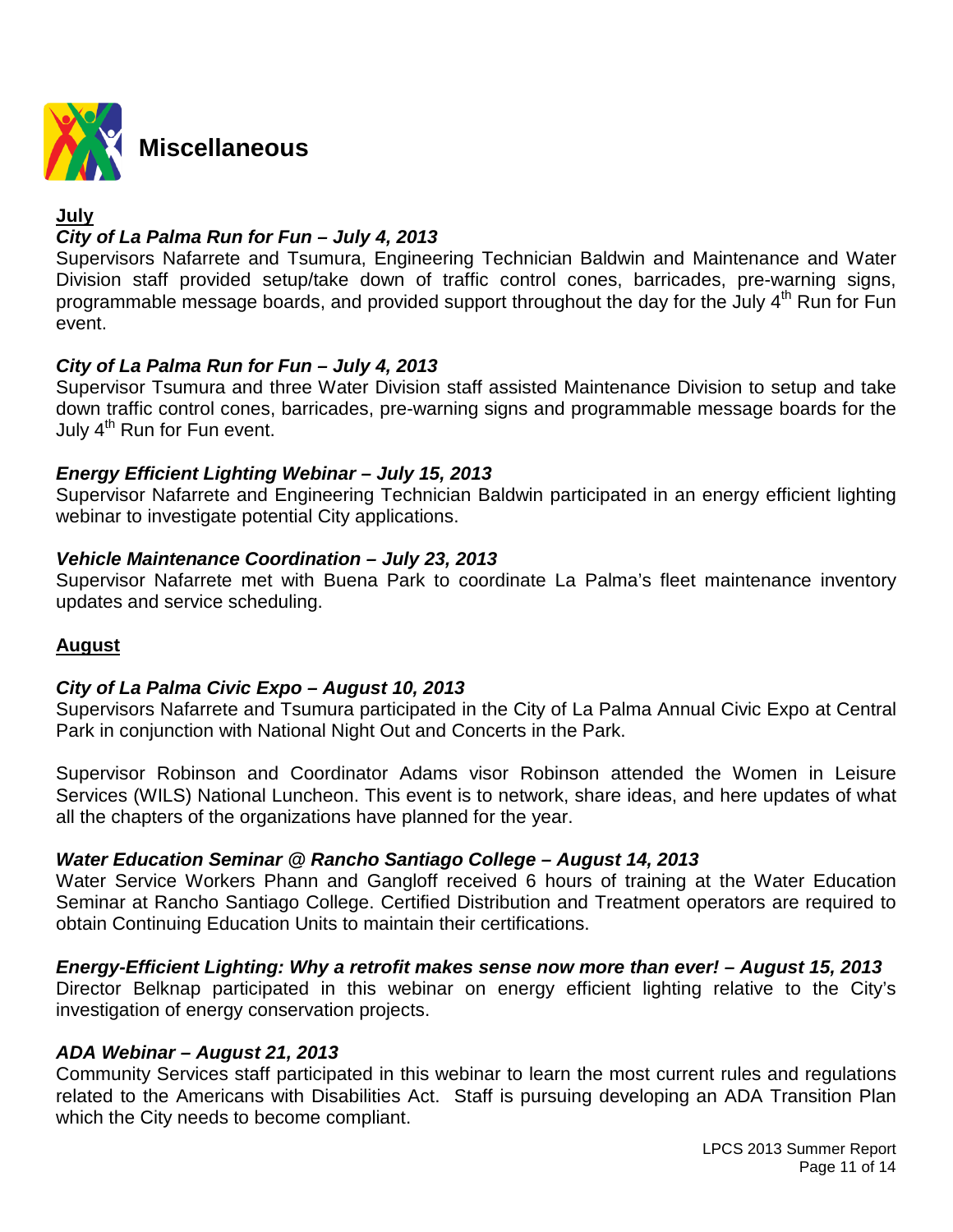#### *SCE Street Light Assessment Meeting – August 28, 2013*

Community Services staff, along with City Manager Volmert, met with Southern California Edison to start the street light assessment. A completed report and valuation is expected in fall.

#### **September**

#### *OCTA Call for Projects Meeting – September 10, 2013*

Director Belknap attended this meeting at OCTA for their Call for Projects. At this time, there were no City projects eligible for their designated funding.

#### *Park Water Company Site Visit – September 11, 2013*

Supervisors Nafarrete and Tsumura participated in a site visit with Park Water Company in Downey, CA to discuss Orthophosphate chemical dosage rates and effectiveness.

#### *Community Services Department Staff Meeting & BBQ – September 12, 2013*

This all staff meeting was the first all Department meeting since the reorganization. The La Palma Kiwanis Club, to thank the staff for their efforts, kindly barbecued for us. Following lunch, a very productive staff meeting including team building occurred. The next quarterly staff meeting is scheduled for January 2014.

#### *Class B License Training – September 26, 2013*

Maintenance Division's newly hired staff member Dean Chambers attended a Commercial Transportation Services' Class B (CDL) training course.

#### *AUHSD Quarterly Liaison Meeting – September 26, 2013*

Director Belknap and members of the City's management team met with representatives from Anaheim Union High School District to discuss topics of concern and upcoming projects.

#### *Tri-State Seminar – September 24 - 26, 2013*

Supervisors Nafarrete and Tsumura earned 18 hours of Continuing Education Units at the Tri-State Seminar including several hours of networking with vendors and other agencies during an industry tradeshow held after classes on the  $24<sup>th</sup>$  and  $25th$ .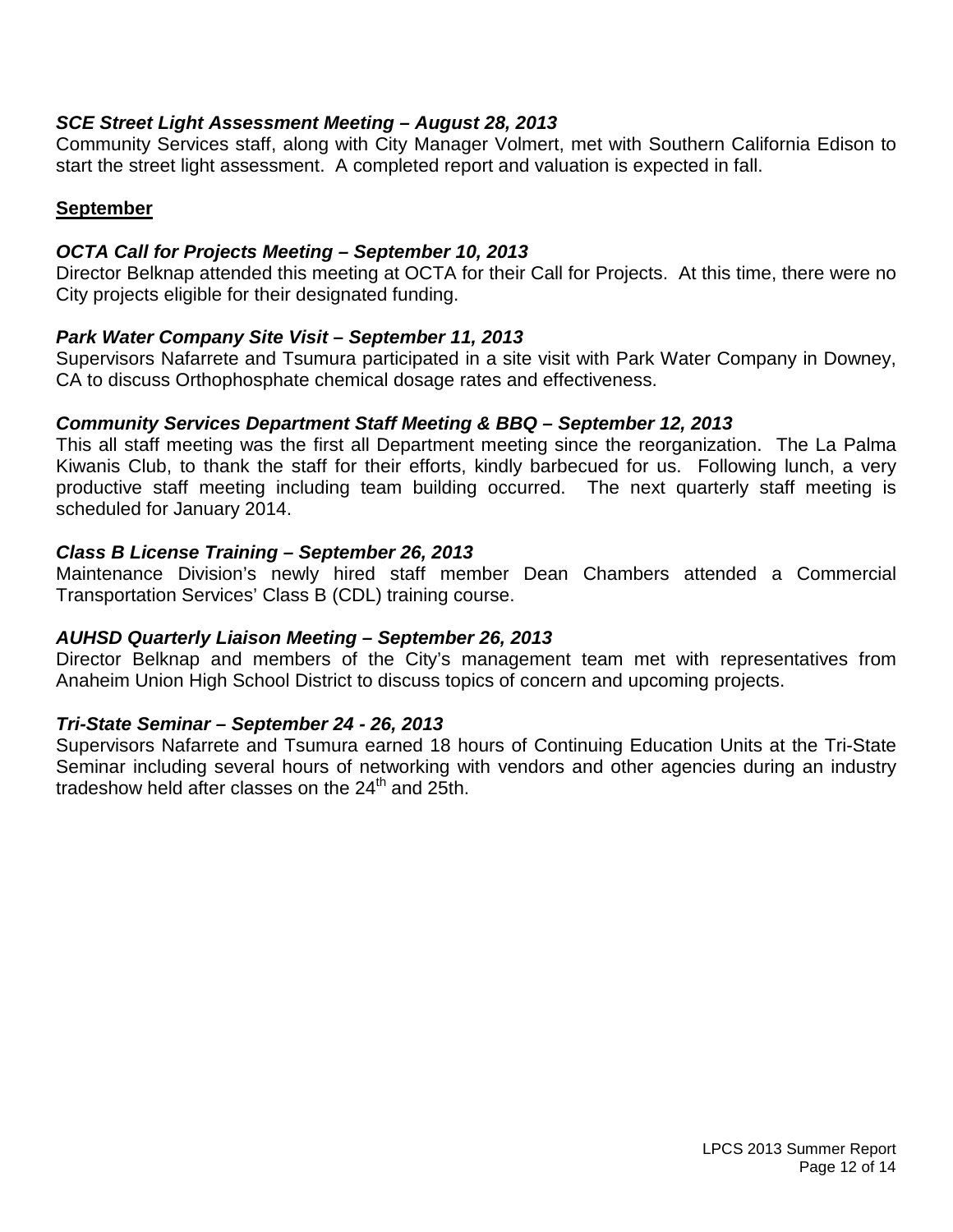#### **ATTACHMENT A**

#### **2013 FITNESS RUN FOR FUN FINAL REPORT**

The Recreation and Community Services department is proud to report that La Palma's 33<sup>rd</sup> Annual Fitness Run for Fun was another success. The Department's objectives for the Fitness Run For Fun is twofold: to strengthen our residents' sense of community by providing a place for them to gather; and to encourage and support good health and fitness.

This year, the race was timed by a new company, RaceWire. Racewire was able to offer a few additional benefits that our former company was not able too, plus was less expensive (\$1.50 per registrant in house and \$.50 for online registration). In addition they did an email blast to their participants, which included an additional 10,000 people within our vicinity. Additional marketing occurred by contracting with Pacific Coast Race timing, a distribution company, which handed out our flyers at 30 events in Southern California from the beginning of April through the end of June, and a direct mailing to over 5,000 runners in our area.

The Department raised the rates this year to keep the costs in line with other races offered in the vicinity. Pre-registration online (which included a shirt) was \$29 for participants. In addition to less administrative time to process the registrations, RaceWire discounted our fee by \$1.00 per online registration. If participants registered through mail or in person at Central Park, the pre-registration price was \$37 (which did not include a shirt). With our RaceWire we were also able to keep preregistration open longer, with late registration occurring on race day for a price of \$42.00 per participant.

The Yankee Doodle Dash was also held in conjunction with the Run, for the third year, designed for kids ages 2-12 years. This was the first year we sold out the event. Next year we will be looking at expanding it to offer more spots. Every participant, once again, received an official Race Bib (all numbered "1") and a participation medal (donated by BlueSky Outfitters). In total we had 100 "doodlers" all of which had a good time.

|                           | 2008 | 2009   | 2010 | 2011   | 2012   | 2013   |
|---------------------------|------|--------|------|--------|--------|--------|
| 5K Run Participants:      | 492  | 368    | 366  | 313    | 376    | 406    |
| 5K Walk Participants:     | 90   | 145    | 188  | 117    | 128    | 150    |
| 10K Run Participants:     | 140  | 231    | 285  | 186    | 183    | 186    |
| Yankee Doodle Dash        | N/A  | N/A    | N/A  | 59     | 89     | 100    |
| Family Fun One/Fun Zone*: | -0-  | $300*$ | 300* | $300*$ | $200*$ | $300*$ |
| <b>TOTALS:</b>            | 722  | 744    | 833  | 616    | 776    | 842    |
| Volunteers:               | 109  | 147    | 171  | 97     | 103    | 94     |

Below you will find a comparison of the past five years of Run attendance statistics, noting the increases this year.

\*Family Fun One/Fun Zone numbers not included in totals.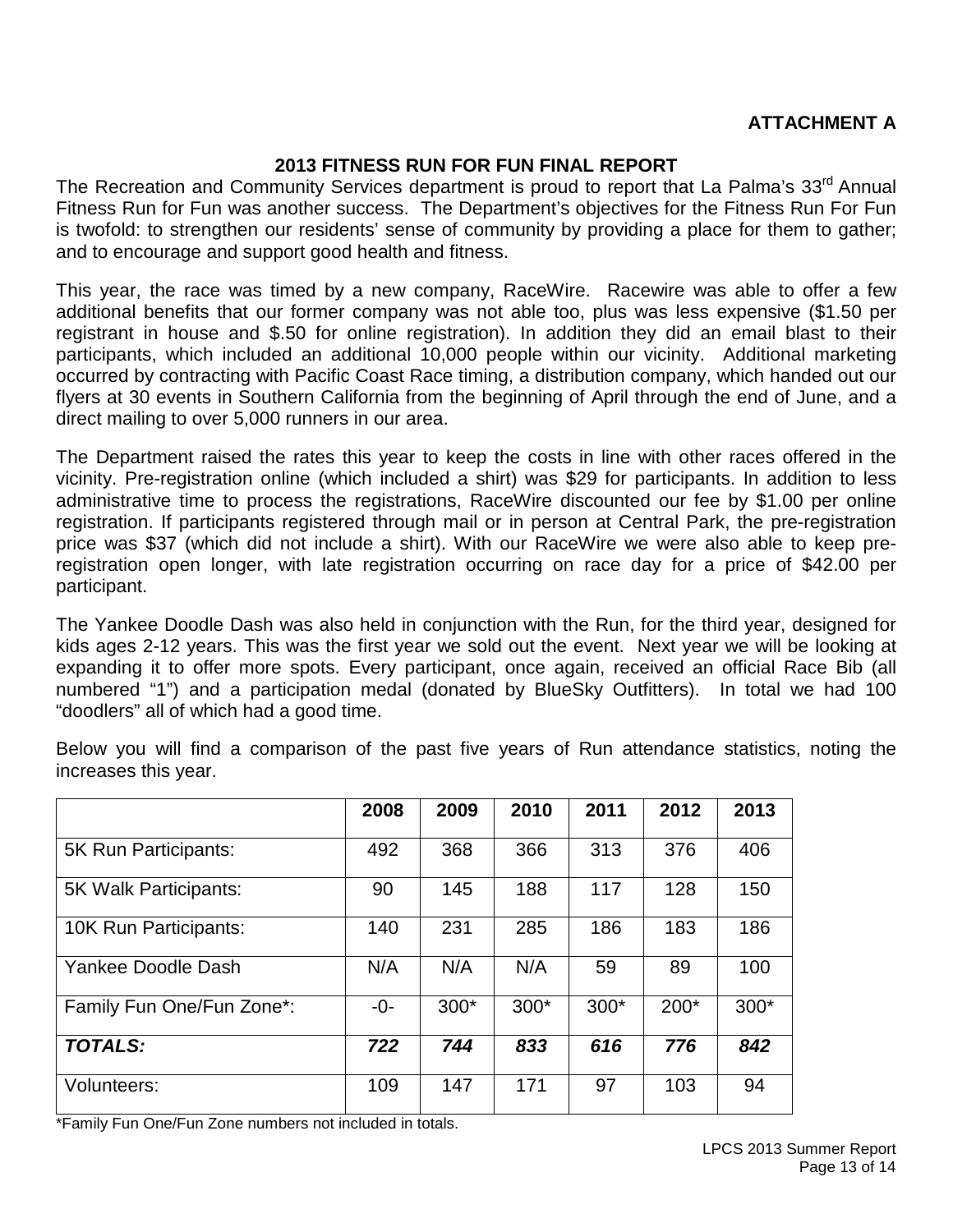The Department, again, worked with the City's Corporate Sponsors to ensure they received the full benefit of their donation. Platinum Sponsor La Palma Intercommunity Hospital fielded approximately 30 entries into the competitive events, while Silver Sponsor Park Disposal donated trash cans.

The Family Fun Zone featured crafts, a large, attention-grabbing inflatable obstacle course, games, and new this year was a family game area, designed to attract families to "play together". All events were popular, with an estimated attendance of 300 people. The Fun Zone is designed to promote family bonding while keeping family members more physically active.

Below is the 2013 Fitness Run for Fun Financial Report. As always, we continue to assess and evaluate our performance to ensure that future Fitness Runs for Fun meet our community's expectations and our own high standards.

|                             | <b>Adopted</b>  | <b>Actual</b>        |    | <b>Variance</b> |
|-----------------------------|-----------------|----------------------|----|-----------------|
| <b>EXPENDITURES</b>         |                 |                      |    |                 |
| <b>Personnel</b>            |                 |                      |    |                 |
| Recreation \$               | 7,800.00        | \$<br>$6,386.54$ \$  |    | (1,413.46)      |
| Maintenance & Water \$      | 3,000.00        | \$<br>3,215.26       | \$ | 215.26          |
| Police \$                   | 3,500.00        | \$<br>4,695.59       | \$ | 1,195.59        |
| Maintenance & Operations \$ | 22,800.00       | \$<br>16,920.31      | \$ | (5,879.69)      |
| <b>TOTAL</b> \$             | 37,100.00       | \$<br>$31,217.70$ \$ |    | 5,882.30        |
| <b>REVENUES</b>             |                 |                      |    |                 |
| <b>TOTAL</b>                | \$<br>18,000.00 | \$<br>18,074.00      | S  | 74.00           |
|                             |                 |                      |    |                 |
| <b>NET EXPENDITURE</b>      | \$19,100.00 \$  | 13,143.70 \$         |    | (5,956.30)      |